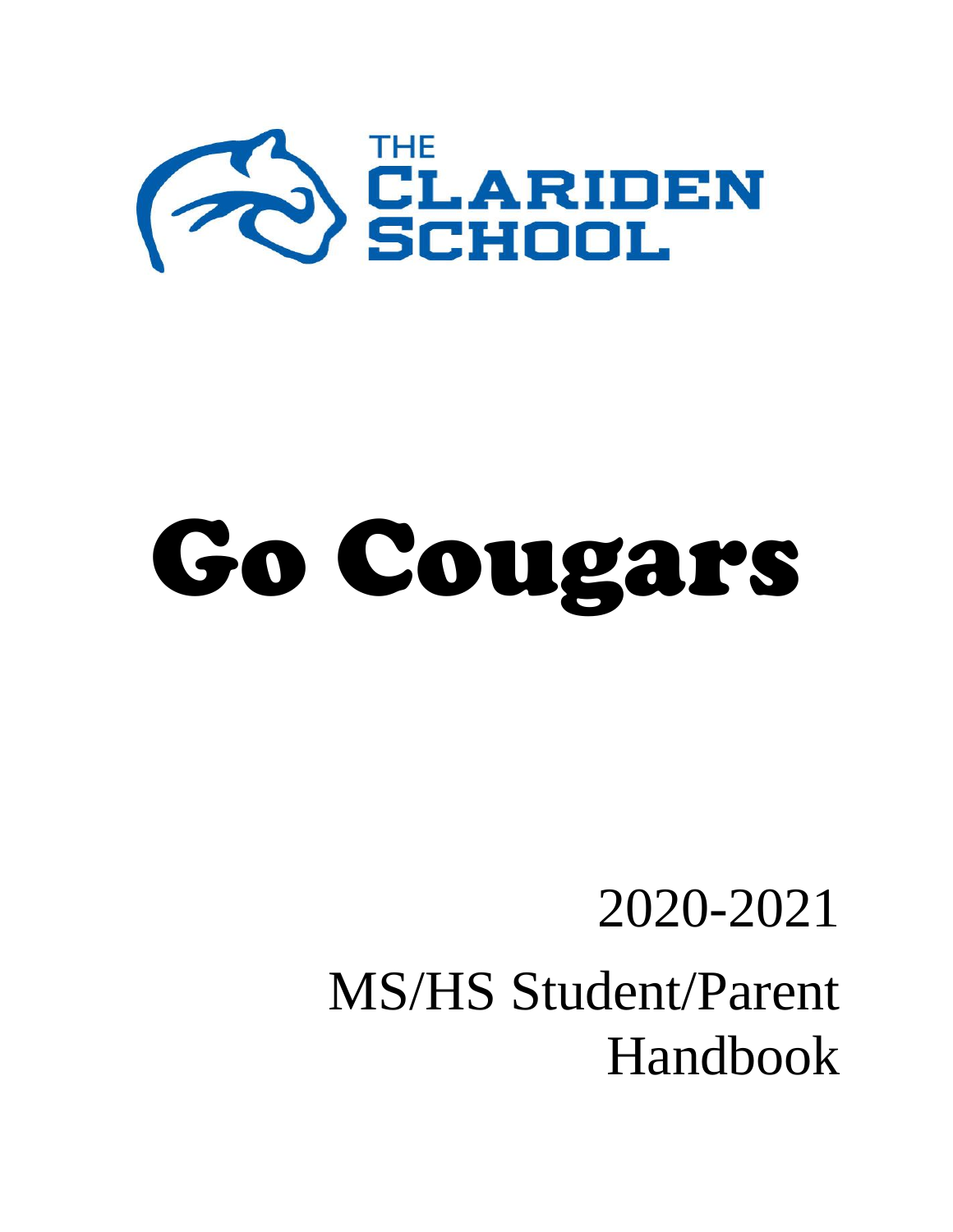

#### **Dear Clariden Student:**

Welcome to Clariden. Whether you're a returning student or a new student, we're excited that you are here. Clariden is a unique learning environment where our students are given a great amount of freedom and choice. As a student here, you will learn to use your voice to advocate for yourself and for the rights of others. You will take on projects that will challenge you to step outside of your comfort zone. As a part of the Clariden learning experience, you'll have the opportunity to be involved in a variety of projects and organizations such as the National Junior Honor Society or National Honor Society and Student Council. If you qualify, you'll be able to earn a letter jacket based on your academic and leadership ability.

At Clariden, we value the academic experience but know that students learn best when they are engaged. Fostering a Project Based Learning environment, Clariden students work on a series of projects over the course of the school year. Each project not only emphasizes content areas but also allows for opportunities to be creative, to collaborate, to use critical analysis and to communicate both in written form and orally. Each project ends with a Presentation of Learning where you'll share the knowledge you have gained and the process that you went through to acquire that knowledge. Through this process and practice, you'll improve your presentation skills and hone your ability to assimilate and discuss information. Some of the projects you'll work on over the course of your academic career with Clariden will require you to compete at both a local, national and world level. Competition allows for learning to happen within a context that is real and students find these experiences to be not only challenging but also fun.

Clariden is your school and it is our hope that you'll take advantage of all the great opportunities that are available. We would love it if you came up with new ideas and new opportunities so be sure to use your voice to share thoughts, tell us what works and what doesn't. Advocate for yourself and others and be sure to tell us what you need. We're excited about the school year. It's going to be great!

Go Cougars!

Angela Naples Head of School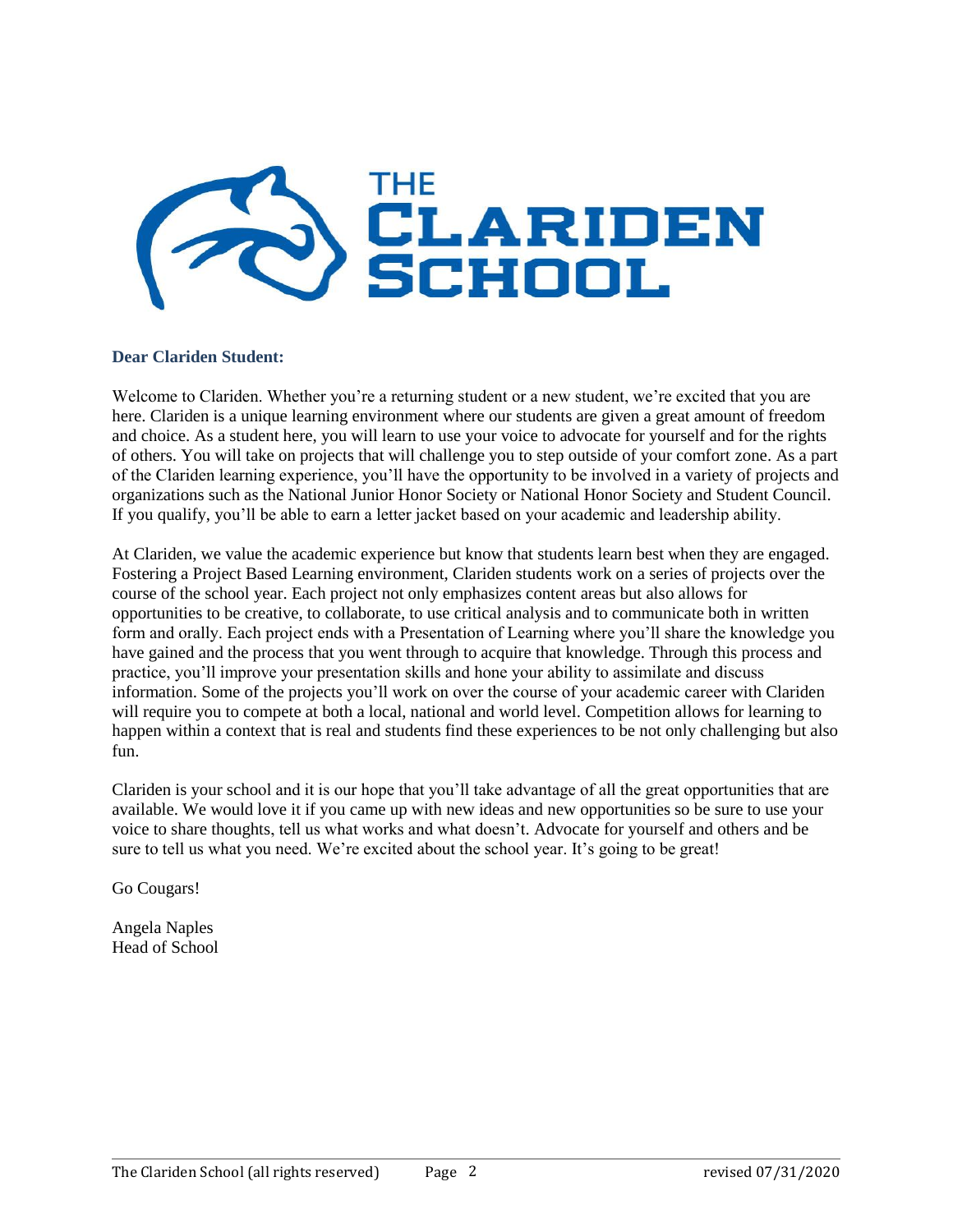Parents and students at The Clariden School (TCS) are expected to know the rules and policies outlined in this Handbook and to support them. A lack of knowledge or understanding of school rules and/or policies is not considered a viable excuse.

#### **Mission and Guiding Principles**

The "Guiding Light" of The Clariden School (TCS) is its mission, guiding principles and educational philosophy statements, which are described below. The day-to-day operations of this School and any transactions that we carry out on behalf of the School need to be aligned with The Clariden School's Guiding Principles and Mission.

Parents are expected to treat all members of Clariden's staff with decorum and respect, following the Guiding Principles. Likewise, Clariden's staff and teachers are expected to treat parents and students with decorum and respect, following the Guiding Principles. Clariden reserves the right to terminate the enrollment contract of any student whose parents harass or treat the school's employees disrespectfully.

#### **Mission Statement**

*We offer next generation learning to a global community of independent thinkers by igniting curiosity, encouraging innovation, and discovering genius.*

#### **Guiding Principles**

#### **Learn**

- •Foster a love of learning we are forever students.
- •Ignite curiosity we encourage the natural wonder of every student.
- •Awaken worthiness and self-confidence we grow, explore, try on identities, and find joys that last a lifetime.

#### **Teach**

- Teaching does not end in the classroom we know that teaching happens all around us.
- It is about transformation we understand that every interaction impacts the student.
- Start with respect we replace judgment with understanding and empathy.
- Communicate we listen from the other's perspective but speak from our own.

#### **Lead**

•Leading is being – we are all leaders in various forms, leading ourselves and others. •Create Connectedness – the chain of success starts with the student and ends with us. •See the possibilities – we look beyond the obvious and prepare for future life paths.

#### **Serve**

•Foster our community – we create unity by serving each other, as well as ourselves. •Participate and contribute – we are actively involved and dedicated to giving back. •Celebrate – we share the moments, have fun together, and enjoy our success.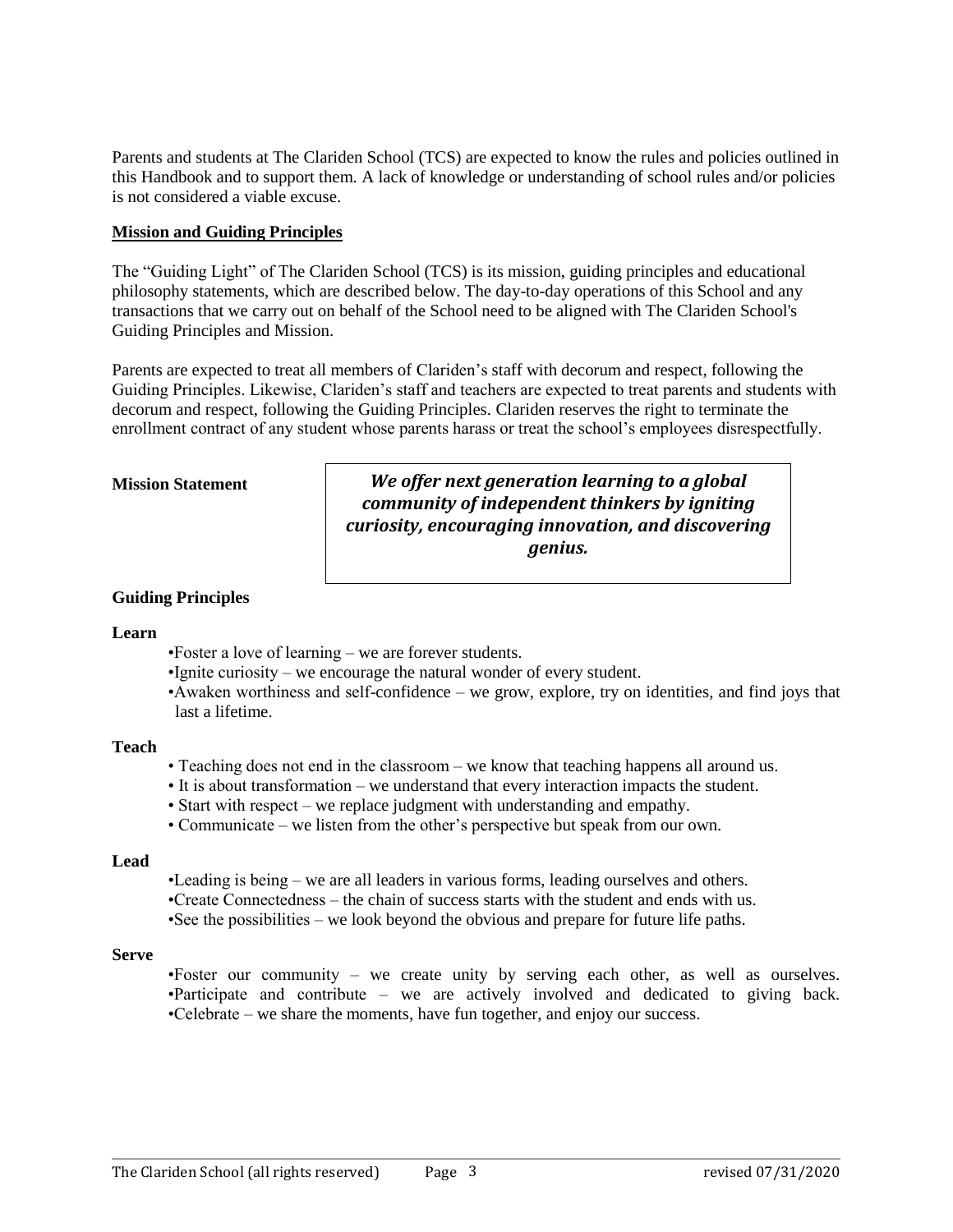#### **School Governance:**

The Clariden School is a 501(c)(3) non-profit. The Clariden School is governed by a Board of Directors in accordance with the organization's by-laws as set forth by governing laws for a  $501(c)(3)$  non-profit.

#### **Be Informed:**

Clariden parents and students are also expected to read the various communications that are sent from the school. As a parent and student, it is your responsibility to stay informed about what is happening on campus, changes in policies or procedures, to have an awareness of school messages, and to know when a teacher or administrator needs to connect with you.

Not reading e-mails or other various communications sent by the school is not a viable excuse for being uninformed. If you are not receiving communication from the school, please be sure that your contact information and correct email address is on file with the school. Often times, individuals move or change e-mail addresses and neglect to inform the school. It's important that we know how to reach you in the event of an emergency or if your child becomes ill. It's important that you receive and read communications from the school and from your child's teacher. Be in the know!

#### **Opening Plan:**

It is the responsibility of each parent and student to follow the guidelines within the Opening Plan and the Student/Parent Handbook. The Opening Plan is posted on Clariden's website and communicated to the Clariden community through a variety of communication vehicles. It is the parent's responsibility to notify administration if they did not receive the Opening Plan.

#### **School-Home Communication:**

Research on progressive schools indicates that one of the most important aspects of a school achieving its mission is clear, timely communications. Clariden uses a variety of means to communicate:

- *1.* Newsletter: Clariden's administrative team sends out a weekly electronic newsletter communicating school events, calendar of monthly events, and topics that pertain to Clariden students, our community, and/or the field of education.
- *2.* Classroom Newsletter: At least monthly, teachers send home communication regarding classroom news, updates, and pictures that are specific to your child's classroom.
- *3.* In various grade levels, teachers use SeeSaw as a way to share classroom happenings and photos directly with you.
- *4.* Project 411: At the onset of each project, teachers send home the Project 411. This informative piece of communication allows parents an inside glimpse of the learning outcomes, concepts, vocabulary and technology that will be introduced and taught over the course of the project.
- *5.* Weekly e-mails are used as a means to communicate and remind parents of upcoming events and happenings on campus.
- *6.* Progress Reports/Report Cards/Parent-Teacher Conferences: Clariden's communication around student achievement occurs in a variety of ways. If at any time you'd like to discuss your child's school performance, please contact your child's teacher to set up a conference time.
- *7.* Canvas, Google Classrooms, SeeSaw and a variety of school management systems are used by the school. Be sure to utilize these programs to be in the know as it relates to your child's progress and happenings within the classroom.
- *8.* Clariden uses a variety of social media platforms to share upcoming events and school culture.
- *9.* Clariden uses One Call to send community wide messages.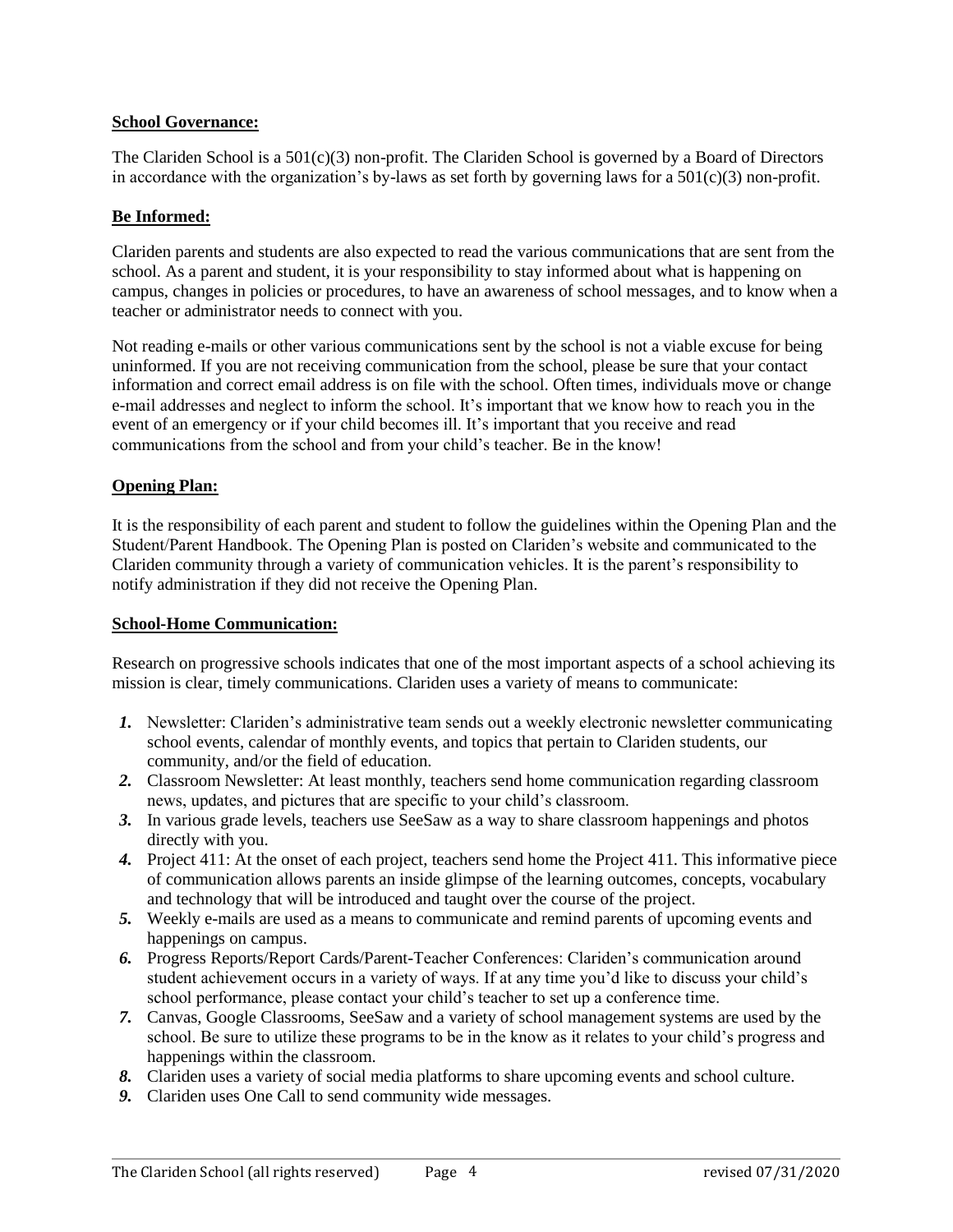#### **Contacting My Child's Teacher/Clariden Staff:**

Parents who wish to contact faculty, staff or administrative personnel may do so by calling or e-mailing. E-mails are set up by the first initial of the staff's first name, their last [name@claridenschool.org](mailto:name@claridenschool.org) (i.e. [anaples@claridenschool.org\)](mailto:anaples@claridenschool.org). Teachers do not respond to phone calls, or e-mails when in the classroom working with students. If you call the school office (682-237-0400) during school hours and wish to speak with your child's teacher a message will be taken and your child's teacher will respond typically within 24 hours during the school work week. Faculty members have planning time as well as an hour following the school day available to respond to phone calls, text messages and e-mails.

For certain occasions (such as traveling with students), some faculty and staff share their private contact information such as their personal cell phone number. Please be sure to respect teachers and administrators time away from school and use personal contact information in the case of an emergency*. Clariden faculty and staff are not expected to respond to e-mails, phone calls or text messages on the weekends or after work hours.*

#### **Lines of Communication:**

Due to the different levels of authority and responsibility in a school, it is important for everyone to understand with whom they need to address their concerns. For example, if there is a concern about a classroom procedure, a parent should initially meet with the teacher in an attempt to understand or solve the issue. If the parent is not satisfied, contacting the school Head should be the next step. In a final appeal, a parent may address the Board of Directors in writing with a courtesy copy to the Head of School.

#### **Communication:**

Clariden's team of professionals is available to assist you with anything that needs attention. Members of our team are quite knowledgeable and will do their best to answer your questions and/or concerns. To help guide conversations, below is a list of who to direct communications to:

For specific class or classroom concerns: Teacher of the course or classroom For specific academic concerns: Child's Teacher/Advisor/Head of School For concerns about faculty: Head of School For college advising: Head of School/Sallie Wells For disciplinary concerns: Head of School For financial aid concerns: Business Manager For billing concerns: Business Manager For website help: Front Office Administrator For lunch concerns: Front Office Administrator Front Office Administrator<br>Front Office Administrator

#### **Student Voice:**

At Clariden, we recognize the significance of hearing what our students have to say. We encourage students to share their concerns, ideas and suggestions with us. Informal and formal meetings are held periodically throughout the school year for the purpose of connecting with our students, sharing information and hearing their input. By making student voice a priority, we are teaching our students how to use their voice in a positive, respectful and productive way. We are teaching them to advocate for themselves and what they need, while empowering them to express their ideas, suggestions and possible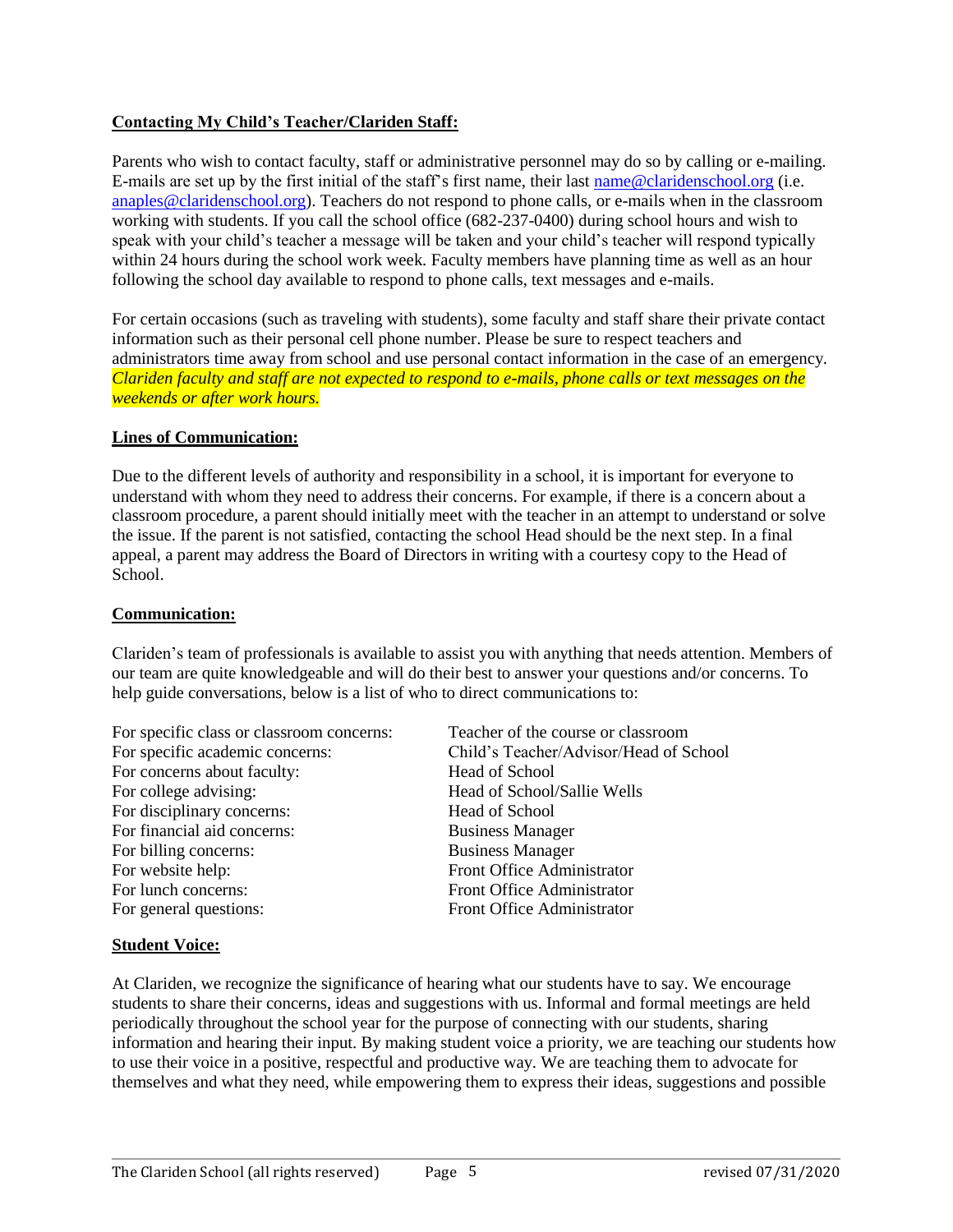solutions. Being able to communicate well significantly impacts their success later in life, thus our goal to give our students opportunities to voice and empower them to use their voice.

#### **School Day**

#### **The Clariden school day begins promptly at 8:15 a.m. and ends at 3:30 p.m. Students must be in their first class by no later than 8:15 a.m. in order to not be marked tardy.**

#### **Inclement Weather:**

In case of inclement weather, the Clariden School will notify Channel 5 (KXAS) and Channel 8 (WFAA) of any delay or cancellation of school. Also, check Clariden's Facebook and your e-mail for communication relating to school delays or cancellations due to weather. Being that Clariden families commute from many different areas, we caution that you use your own judgment prior to setting out in inclement weather.

#### **Attendance Procedures & Policies:**

Attending class is a critical component to a student's learning experience and to their learning outcomes. Missing class means that a student misses the instructions and interpretations from the educator as well as critical discussions that take place within the classroom.

#### **Missing School:**

If a student is absent, a phone call to administration is required from the parent or guardian to TCS to provide the reason for such absence. Upon the student's return to school, a written excuse from home or an excuse from a medical doctor is required. The written excuse needs to include: the date(s) of absence, reason for absence, and must be signed by parent or guardian or by the medical doctor that treated your child. If your child is absent with COVID-19 symptoms (see below), a doctor's note is required prior to returning to school.

#### **Illness:**

If your child is ill or not feeling well, please keep them home. If your child is experiencing any COVID-19 symptoms (listed below) they must remain at home. If during the day, your child experiences COVID-19 symptoms, they will be brought to administration for evaluation and parents will be called to pick up their child.

**COVID-19 Policies/Procedures:** Parents and students are required to follow the safety requirements outlined below:

#### **Health Pre-Screening for Employees & Students**

- Students and staff will be temperature checked daily upon arriving to school. Students will be screened by Clariden staff and Clariden staff will be screened by Head of School and/or an administrator. Students or staff with a fever of **100.4 or higher** must **not** come to school. Please stay home to mitigate the spread of the coronavirus.
- Students and staff will be prescreened for any of the following symptoms upon arrival to school. Students will be screened by Clariden staff and Clariden staff will be screened by Head of School and/or an administrator:
	- o Feeling feverish or a measured temperature greater than or equal to 100.4 degrees Fahrenheit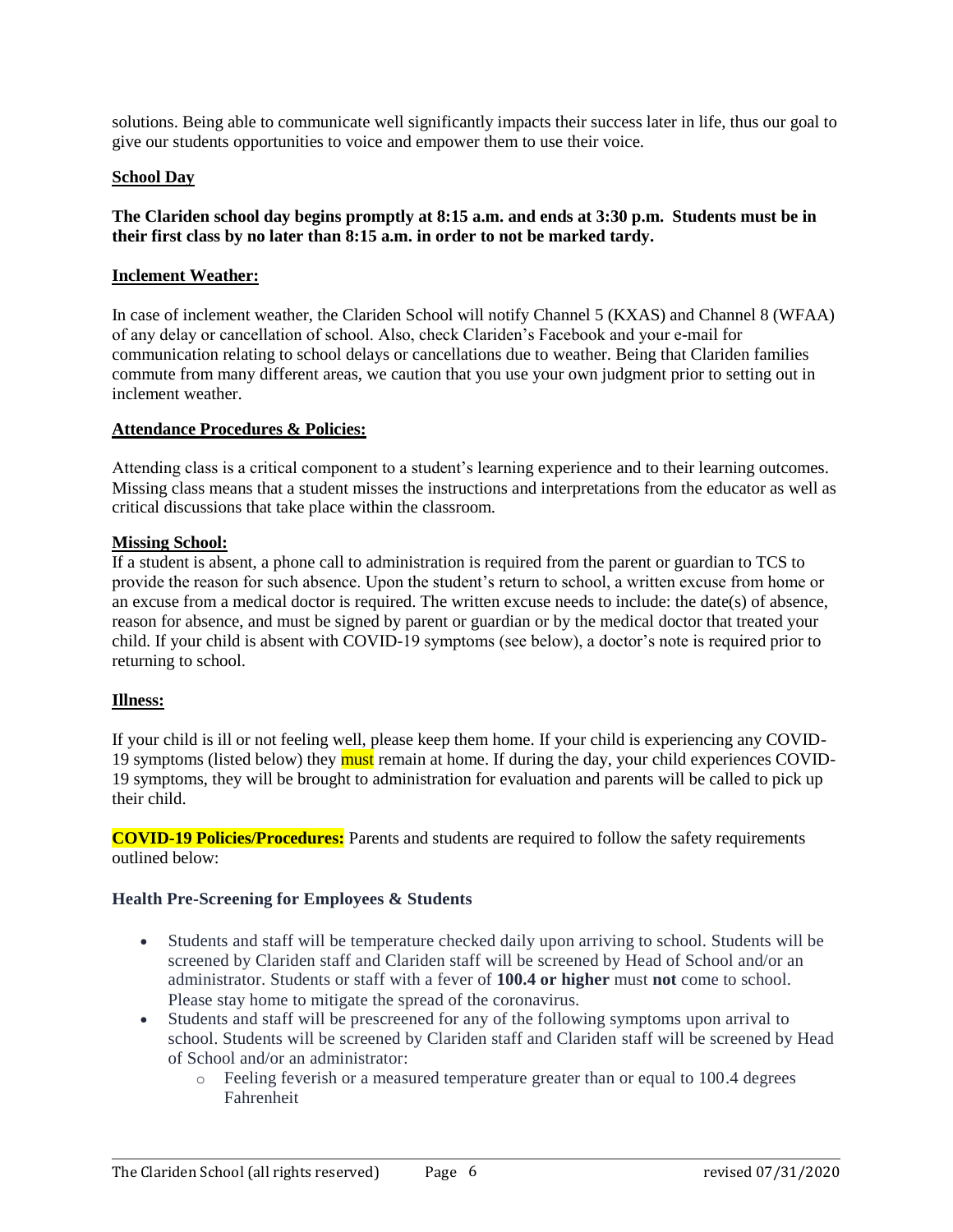- o Loss of taste or smell
- $\circ$  Cough (for chronic allergic/asthmatic cough, a change in their cough from baseline)
- o Difficulty breathing
- o Shortness of breath
- o Headache
- o Chills
- o Sore throat
- o Shaking or exaggerated shivering
- o Significant muscle pain or ache
- o Diarrhea, vomiting or abdominal pain
- Students and staff on campus are subject to periodic temperature checks for verification, especially if they are feeling ill or suspected of having a fever.
- Teachers will have access to a touch-free forehead thermometer in their classroom or department to check/verify temperatures throughout the day as needed and will immediately send anyone with a **100.4 or higher** temperature to administration/health station for further evaluation.
- Any student running a temperature of **100.4 or higher or with symptoms** listed above, will be required to be picked up by a parent immediately.
- Students and staff are required to report to The Clariden School if a) they have come into close contact with an individual who is lab-confirmed with COVID-19; b) they themselves have COVID-19 symptoms or c) are lab-confirmed as having COVID-19.
- It is the **parents' responsibility** to keep their child home when running a temperature of 100.4 or higher or when displaying any of the symptoms listed above.

#### **Confirmed, Suspected Protocols for Individuals Confirmed, Suspected or Exposed to COVID-19**

#### **Protocols for Individuals Confirmed, Suspected or Exposed to COVID-19:**

Any individual - including teachers, staff, students or other campus visitors/volunteers - who themselves either a) are lab-confirmed to have COVID-19 or b) experience symptoms of COVID-19 **must** stay at home throughout the infection period, and **cannot** return to campus until they have a doctor's note stating that they are healthy to return to campus.

In the case of **an individual who was diagnosed with COVID-19**, the individual may return to school when **all three** of the following criteria are met:

1) at least three days (72 hours) have passed since resolution of fever without the use of fever-reducing medications.

2) the individual has improvement in symptoms (e.g. cough, shortness of breath); **and**

3) at least 14 days have passed since symptoms first appeared.

#### **In addition, individual must have a doctor's note stating that they are healthy to return to campus.**

In the case of **an individual who has symptoms that could be COVID-19 and who is not evaluated by a medical professional or tested for COVID-19**, such individual is assumed to have COVID-19, and the individual may not return to the campus until the individual has completed the same three-step set of criteria listed above, and has a doctor note stating they are good to return to campus.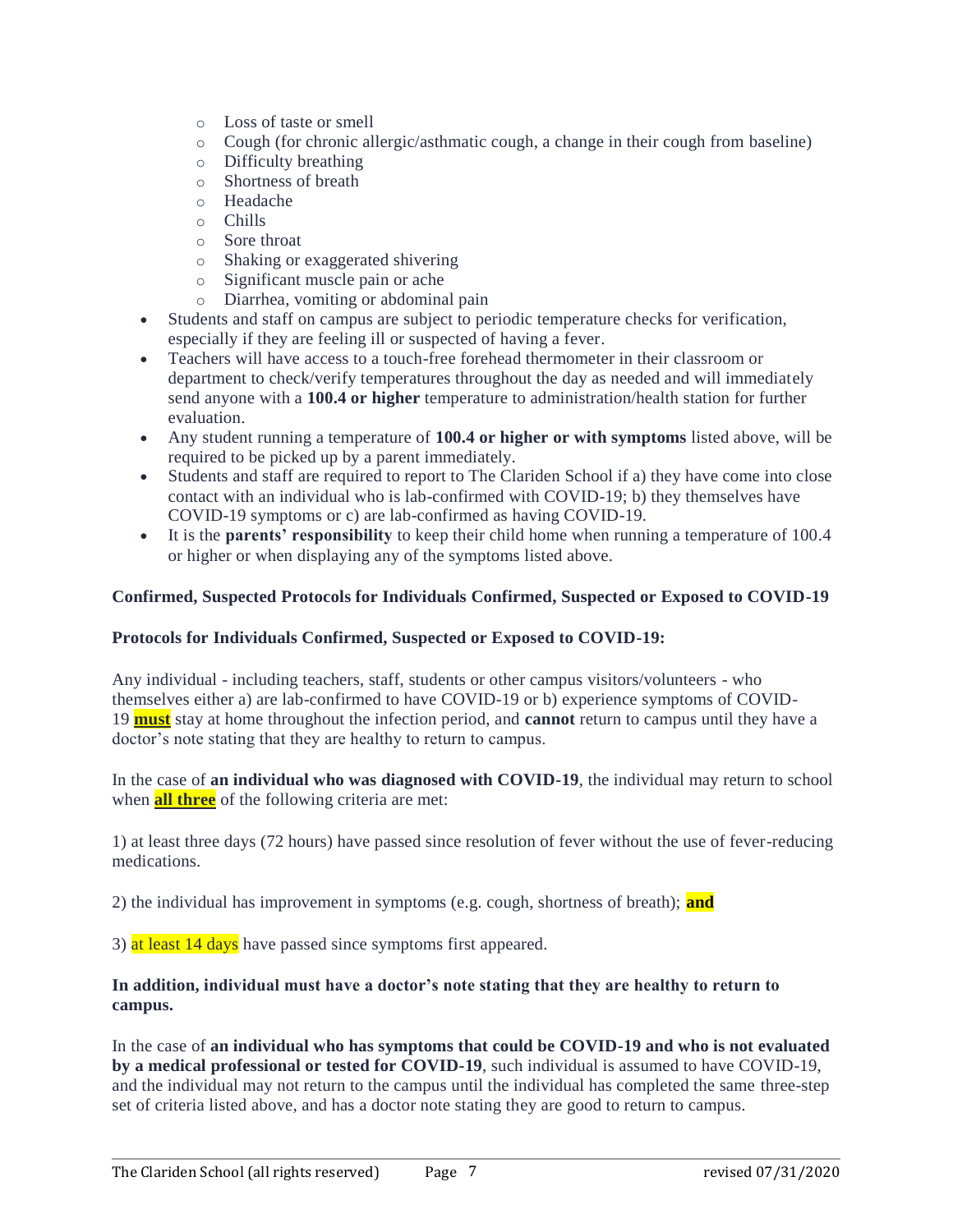If the **individual has symptoms that could be COVID-19** and **wants to return to school before completing the above stay-at-home period,** the individual must either a) obtain a medical professional's note clearing the individual for return based on an alternative diagnosis or b) receive at least two separate confirmations at least 24 hours apart that they are free of COVID-19 via acute infection tests at an approved COVID-19 testing location found at [https://tdem.texas.gov/covid-19/.](https://tdem.texas.gov/covid-19/)

**Individuals** - including students, teachers, staff or other campus visitors/volunteers - **who have had close contact with someone who is lab-confirmed to have COVID-19, must** stay at home through the 14-day incubation period, and will not be allowed on campus.

Parents must ensure they do not send a child to campus if the child has COVID-19 symptoms (as listed in this document), is lab-confirmed with COVID-19 or has had close contact with someone labconfirmed to have COVID-19. Students will receive remote synchronous instruction until the re-entry criteria are met and the student can return to campus.

#### **Close contact**

This document refers to close contact with an individual who is lab-confirmed to have COVID-19. Close contact is determined by an appropriate public health agency and defined within this document as:

- being directly exposed to infectious secretions (e.g. being coughed on); and/or
- being within 6 feet for a cumulative duration of 15 minutes

Individuals are presumed infectious, i.e. contagious, at least two days prior to symptom onset or, in the case of asymptomatic individuals who are lab-confirmed with COVID-19, two days prior to the confirming lab test.

Clariden will communicate to the community (as it does for all communicable diseases) should there be a positive COVID-19 case identified among students, teachers, or staff who participate in any on campus activities.

Should there be a lab-confirmed positive COVID-19 case within the Clariden learning environment, Clariden is required to report this to Tarrant and Denton County Health Departments, in accordance with applicable federal, state and local laws and regulations, while also, to the greatest extent possible, in compliance with the confidentiality requirements of the Americans with Disabilities Act (ADA) and Family Educational Rights and Privacy Act (FERPA).

#### **Absence Classifications:**

**Excused Absence –** the office has been notified in advance of the reason for the upcoming absence. An excused absence means that a student will be allowed to make up work or take work with them to complete while off campus. Extended absences (outside of a student medical reason) need to be approved by the Head of School. Should a student be out for a medical reason, a doctor's note is required upon the student's return to school, stating that the student is in good health and able to return to school.

**Unexcused Absence –** the office has **not** been notified prior to the absence and there is no doctor's note or explanation justifying the student's absence from school. Make up for work missed during the time of absence is at the teacher's discretion. Being able to make up missed work is dependent upon the nature of the curriculum that was missed and the feasibility of the work being able to be made up. For example: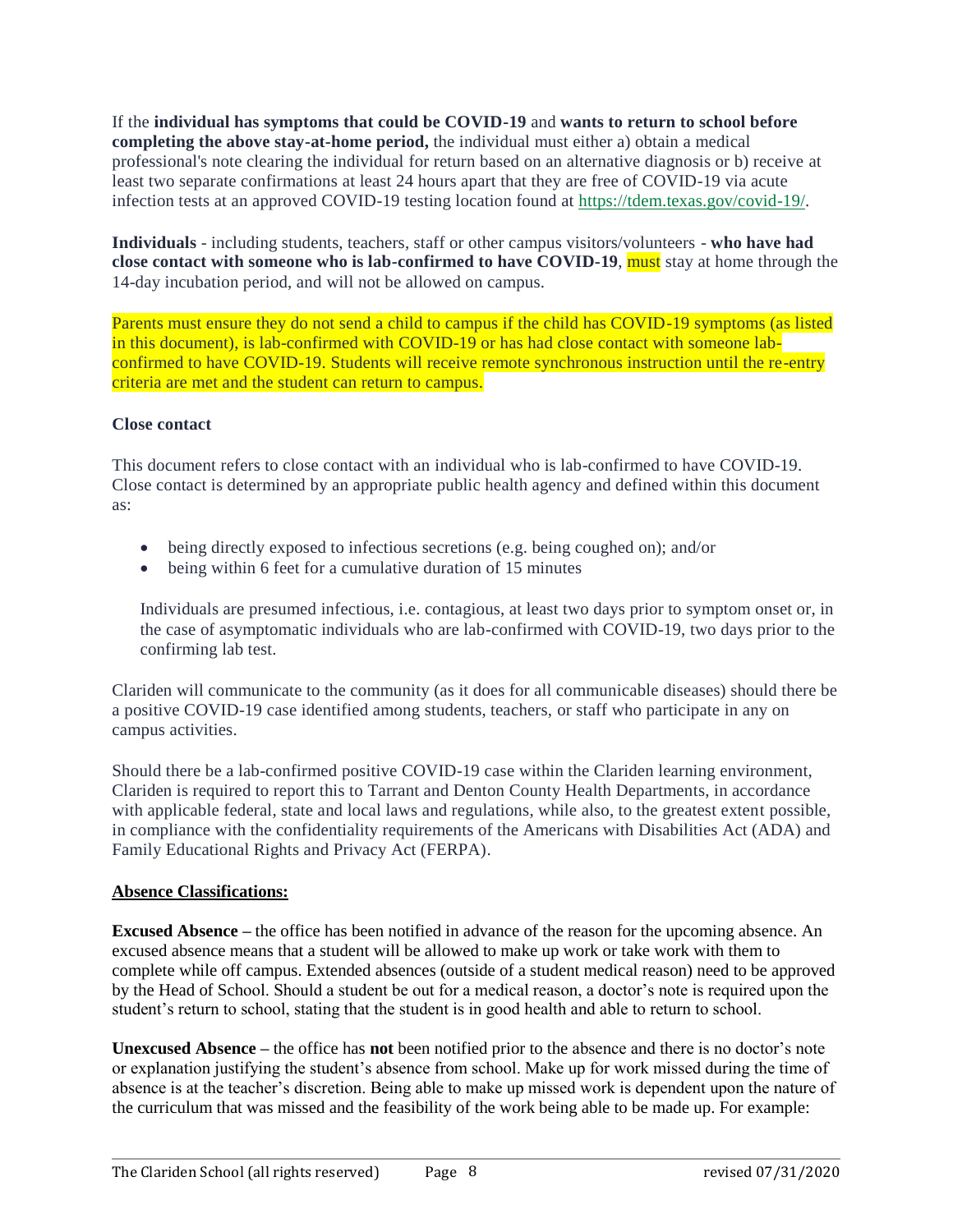some labs, aspects of project work, and class discussion participation are not feasible to make up. If the nature of the work is such that it cannot be made up, the student will receive a zero for the assignment/lab/participation missed.

#### **Attendance Policy:**

#### **Students are marked absent for the day at 10:30 a.m. Students arriving after the start of school must report to administration and sign in. Students are still considered absent for the day if they arrive after 10:30 a.m.**

The Clariden School provides the student and parents with a school calendar at the beginning of TCS year. The calendar allows ample vacation time throughout TCS year. TCS encourages planning family vacations to coincide with scheduled school holidays. Vacations taken at other times are very disruptive to the learning process. Because of this, TCS expects both parents and students to respect the attendance regulations, which follow:

- The parents of students who miss an abnormal amount of school time will be notified by the TCS administration to explain prolonged or repetitious absences of their student.
- For students who receive letter grades, the project work and assessments missed create an incomplete grade. Responsibility for any missed assignments lies with the student. Arrangement to complete these assignments must be made with the teacher(s) on the day the student returns to school. If a test or quiz was announced before the absence, the student should be prepared to take the test or quiz on the day of returning to TCS. If an assignment due date falls on a day the student is absent, it is the responsibility of the student to send the assignment to the teacher on the due date to avoid a late penalty. Staff will be expected to provide all possible help to students making up work missed due to excused absences. A student with an unexcused absence(s) is responsible for work missed.
- Lack of proper compliance with completing make-up work during any portion of a quarter or semester could result in failure for the affected course(s).
- Special circumstances involving expected or unexpected travel and prolonged illness require parent and administration formal contact to formulate supplementary make-up work. Make-up work must meet the organizational principles established by TCS administration. Parents who desire to withdraw (for travel purposes) their student prior to the conclusion of the first or second semester must present their request in writing to the Head of the School at least two months prior to the proposed absence. Permission can only be granted for reasons that are considered highly significant.
- At the discretion of the Head of School, students who accumulate an excessive amount of absences can be brought to the attention of the Board of Directors for further potential action.

#### **COVID-19 Related Absences:**

In the event that your child is home with COVID-19 or has been exposed to COVID-19 and unable to be on campus, administration and your child's teacher will work with you to accommodate your child's needs. Academic work will be made available during the child's absence and/or be provided as make-up work to be completed once your child is feeling better. If your child is feeling well enough while at home they can join class via synchronous remote learning.

Not COVID related illness: If your child is running a fever or has symptoms similar to COVID-19, and you have a doctor's note stating that your child's illness is not COVID-19, your child may return to school. The doctor's note must clearly state that the child is healthy to return to school. For work missed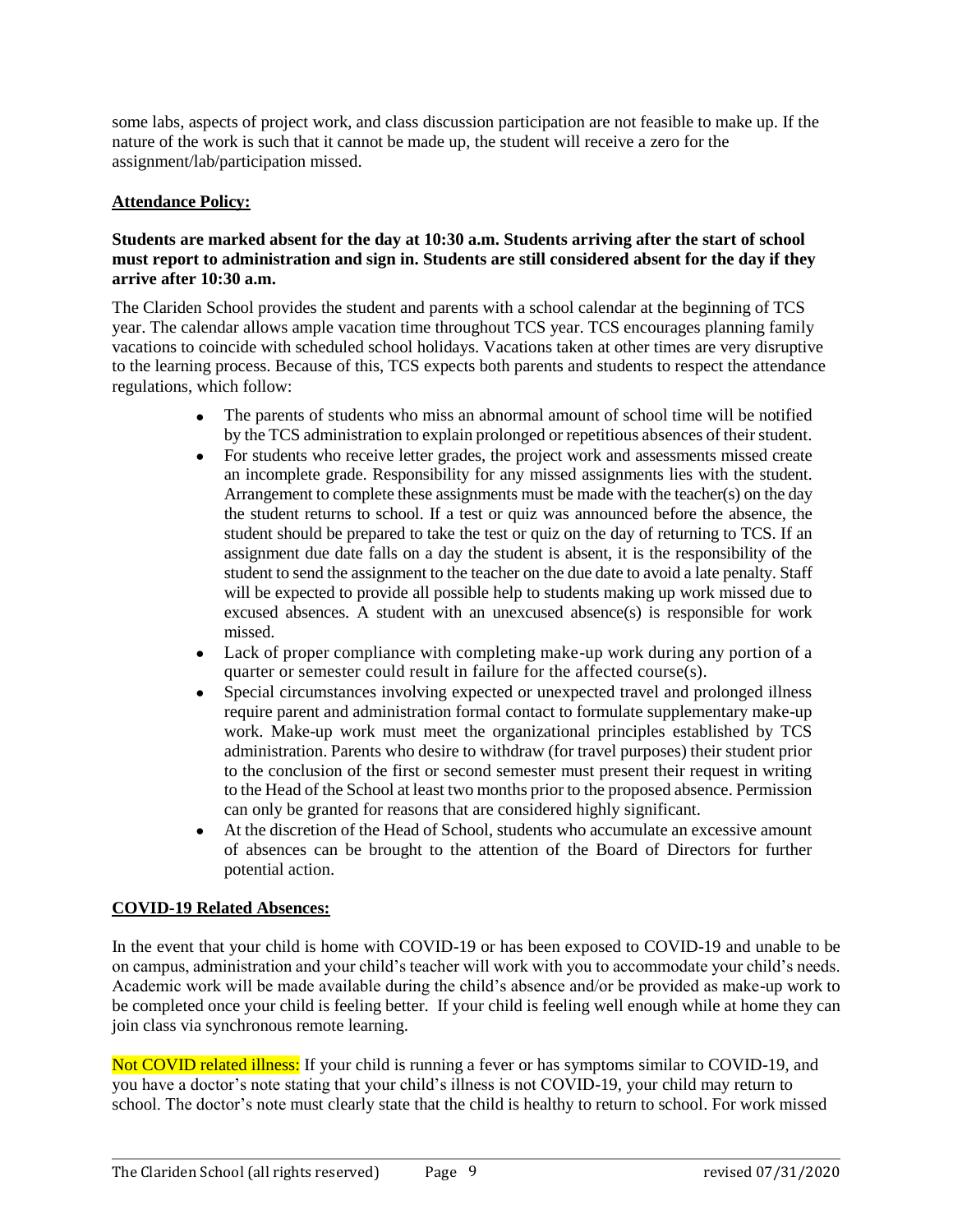during child's illness, please refer to the section on Attendance for requirements of necessary documentation and making up missed course work.

All written excuses and doctor's notes must to be turned into administration the day your child returns to school. If campus is requiring only essential workers and visitors to campus, please send the note with your child and notify the teacher. For appropriate grade levels, it is the responsibility of the student to arrange with the teacher(s) the make-up of missed assignments upon return to class.

#### **Excessive Absences not COVID-19 related:**

All students, regardless of level, are expected to attend school each day it is in session. In order to receive the full benefit of the program, students may not miss more than eight days per semester. It is required that students attend 90% of a class in order to receive credit for the class, however, if a student has excessive illness or needs to be away from school for a preapproved (by Head of School) reason, accommodations may be considered.

During COVID-19, online attendance or completion of online work will be considered as participation in the class and attendance requirements met.

Parents of students with excessive absences are required to meet with Administration to discuss these absences. Students exceeding this number may be placed on academic probation, and in extreme circumstances may face retention at their current grade level or be asked to leave the program. We understand there are occasionally extenuating circumstances that result in excessive absences, such as an extended illness (like COVID-19) or a family emergency. In such cases, it is the family's responsibility to contact TCS to work out a plan for completing missed work. TCS is required by law to report students who miss an excessive amount of school.

#### **Illness and Exclusion from School:**

In the event that your child becomes seriously ill or has had an illness that the child has not recovered from, please contact the Head of School so that decisions and plans can be put into action to support the child. Please also provide appropriate medical documentation stating the medical condition and what requirements/suggestions are needed to support the child. The School will take all measures possible and within its ability to provide support, however, in some situations the medical condition exceeds the resources and/or capabilities of the School. The determination on what the School can provide will be determined and communicated to the parent by the Head of School.

#### **Early Dismissal**:

If a student needs to leave class early during the school day for any reason, a written note from a parent/guardian is required. The administration will verify the request and authorize an excused absence from any missed class(es). Excused absences carry no penalties, but will still be noted on the student's report card. As stated previously, it is the student's responsibility to initiate contact with the teacher to make-up any missed assignments upon return to class.

**COVID-19 Policy/Procedure for picking your child up early:** If you need to pick your child up early from school, please call the school upon arriving. Middle and high school students are permitted to sign themselves out upon arrival of their parent or in the event that they themselves drove to school.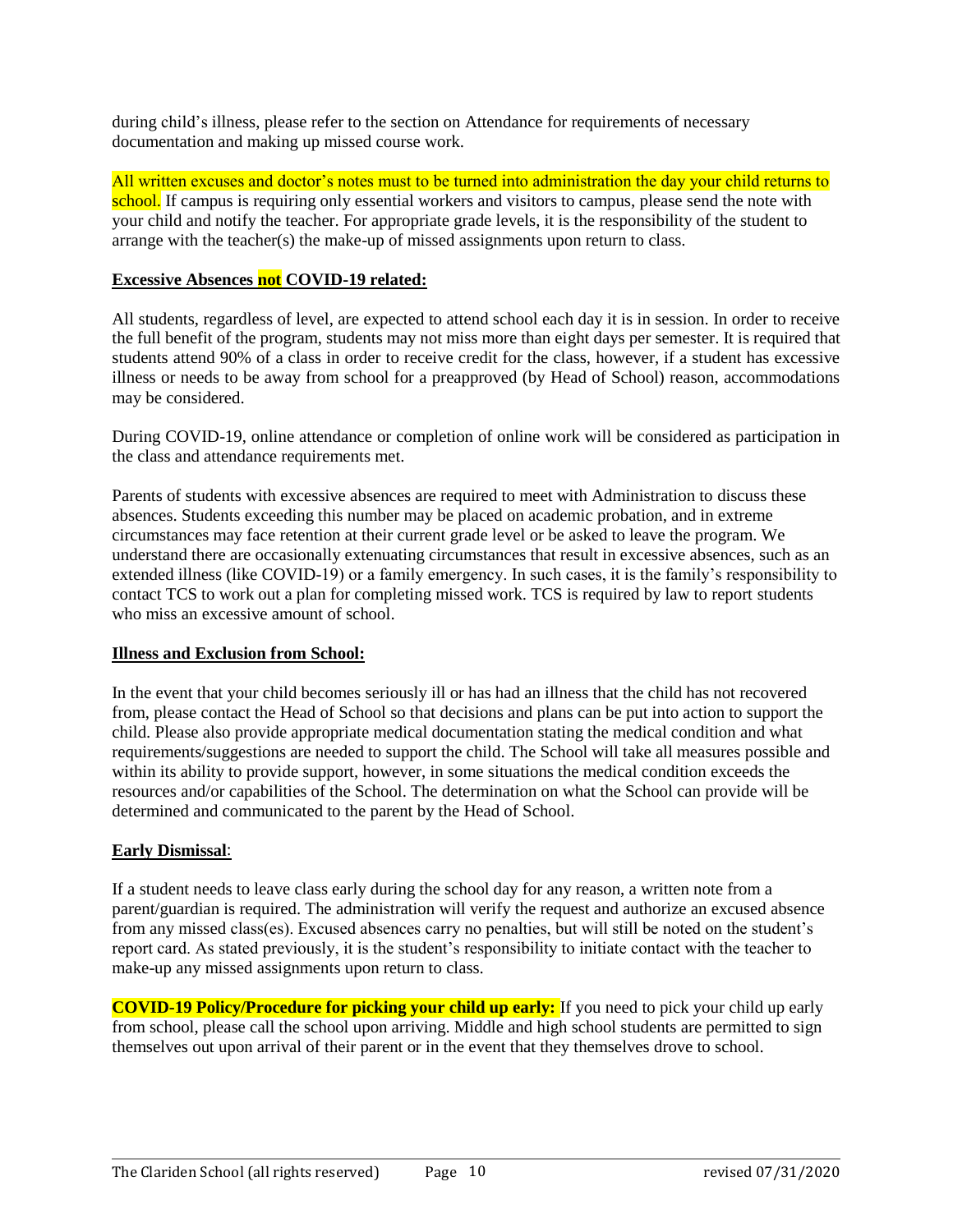#### **Tardies/Early Departures:**

TCS faculty plans instruction for the entire class period to effectively and efficiently benefit the entire class. Students who do not arrive to the classroom by the designated start time for that class period will be marked as tardy (exceptions will be made for late arrivals for legitimate reasons such as doctor visits or approved school activities). Students that leave during the day, other than during the lunch/recess period, or leave early, are considered early departures. Early departures and tardiness without written documentation will be considered unexcused and addressed according to the following policy:

- 1. Five tardies or early departures within a semester will count as an absence.
- 2. Nine tardies or early departures within a semester will count as two absences.
- 3. Parents of students with excessive tardies or early departures (more than nine within a semester) will be required to meet with Administration to discuss these tardies or early departures.

**For start of school day – Students are tardy at 8:16 a.m. If your student arrives following the 8:15 a.m. start time, parents of non-driving students must sign their student in at the administrative office. Students are considered tardy to class one minute following the beginning of class time.** 

**COVID-19 Policy/Procedure for arriving late:** If you are late to school, please call the school upon arriving to campus. Pull up parallel to the building. A Clariden team member will come out and escort your child to class. Students who drove to school must sign in at administration prior to going to class.

**IMPORTANT NOTE:** Teachers apply the tardy policy to his/her classroom at the beginning of the school day as well as throughout the day.

#### **Truancy:**

According to Texas state law, "…if a student is absent from school on 10 or more days or parts of days within a six-month period in the same school year or on three or more days or parts of days within a fourweek period: 1) Student's parent/guardian is subject to prosecution under Texas Education Code Section 25.093, 2) Student is subject to prosecution under Texas Education Code Section 25.094. To date this has not been modified by the State of Texas to reflect COVID-19 guidelines. Clariden will take into consideration the need to report as well as the circumstance and reasoning for the absence (such as COVID-19).

A student is also considered truant when he/she is on campus and chooses not to attend class. Truancy is considered a very serious action, which will result in disciplinary action. The student's parents will be notified when this occurs.

#### **Technology Procedures & Policies:**

#### **Internet Access:**

TCS is pleased to offer our community access to a networked computer system to enhance each student's learning experience. Computers are available in most classrooms, the library and in the Fabrication Lab.

Access to the internet enables students to explore thousands of libraries, databases, and bulletin boards while exchanging information with other internet users around the world. Families should be warned that some material accessible via the network may contain items that are illegal, defamatory, inaccurate, or potentially offensive to some people. While our intent is to make internet access available to further educational goals and objectives, students may find ways to access other materials. While TCS continues to enhance our filtering capabilities, there is no way to eliminate 100% of inappropriate sites. However, we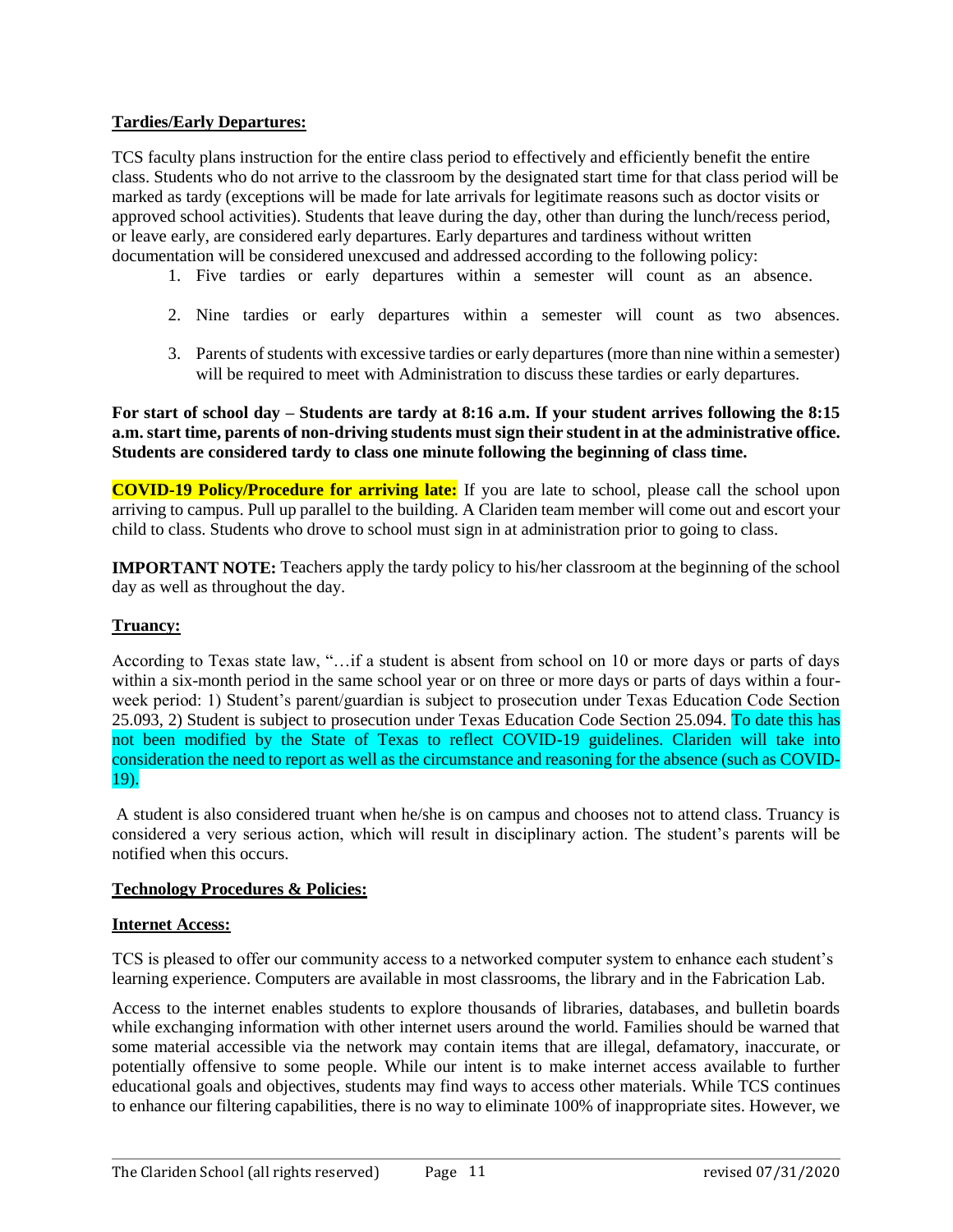believe that the benefit to students from this electronic information resource exceeds the potential disadvantages. Ultimately, parents and guardians of minors are responsible for setting and conveying the standards that their students should follow when using media and information resources. Students that are allowed access should be advised to make wise choices in their Internet usage, and to adhere to moral guidelines that are taught by their parents and stressed by TCS.

The following websites (as examples, not an inclusive list) should not be accessed using campus computers or the wireless network: Instagram, Twitter,Tumblr, Snapchat, Myspace, Facebook, and all other social networking sites, game websites that are not educational, and Youtube/Google video for non-educational related videos. We understand that some social media sites are used to promote various projects that our students work on as we see this as "real life" application of a tool available so allow students to use such sites when working on specific aspects of projects. We stress that social media sites should not be used for personal use during the school day.

#### **Printing:**

Clariden has provided printing facilities for users to obtain printouts of their work. All users are expected to minimize paper and ink waste and only print academic related documents. Users should further proofread all documents and utilize Print Preview before sending a job to the printer. Users should print in black and white unless color printouts are essential for a project – color printouts are significantly more expensive.

#### **Computer Security:**

TCS regulations require security of all passwords and mailboxes. Please refrain from sharing passwords, email accounts, or network access. Should the system detect password sharing, the account will be disabled until a new, secure password is chosen.

All users are expected to logoff the computer when they have finished using it.

Students who have been issued email accounts for academic purposes are required to login to email web access a minimum of once every 60 days to check for unauthorized use or potential account compromise. Network accounts attached to an email mailbox not checked within 60 days will be automatically locked out for security reasons.

#### **Technology Policy:**

All students are required to sign Clariden's Technology Policy. The Technology Policy is provided to families the summer prior to the start of each school year and given to all new students/families who begin over the course of the school year. If students misuse the privilege of technology, they may face suspension and/or expulsion from school as stated in the Technology Policy.

#### **Mobile Device Policy:**

The use of mobile devices, including wearables, should be limited to times when students are not engaged in the classroom or in a school activity. Mobile devices are permitted to be used in the classroom if they are a part of the instruction, being used as an organizational tool, or if a student has permission from the teacher. There should be no need for texting, speaking or accessing social media platforms during class instruction. Faculty will set their classroom expectations regarding cell phone use and consequences for misuse at the beginning of the school year. Misuse of one's phone can result in the phone being confiscated. Use of a cell phone on field study trips and school travel should be limited to the needs as dictated by the trip.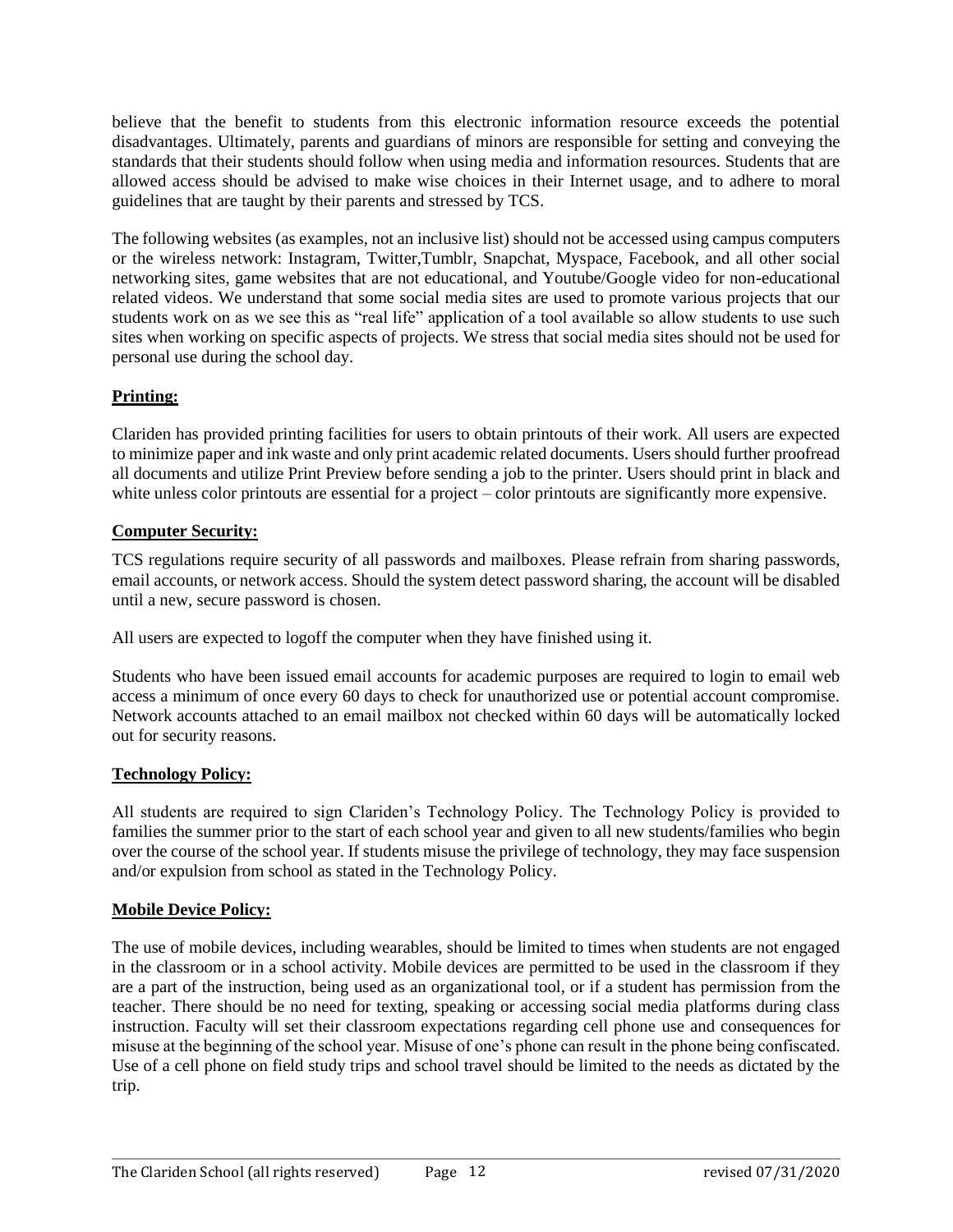#### **Netiquette, Courtesy & Respect for Others:**

Students are expected to observe the School's rules and policies as outlined in the Student Handbook. Students are expected to follow the Cougar PRIDE citizenship model when conducting themselves on the internet. Everyone is expected to treat one another with courtesy and respect.

- Be polite. Refrain from using messages that are harmful to others.
- Use language that is appropriate and respectful when posting public messages, private messages and when posting materials on web pages or within any file. This means not using or distributing obscene, profane, vulgar, rude, inflammatory, threatening, hateful or disrespectful language.
- The use of internet in a way that disrupts other users is prohibited.
- Attempts to log-in or use an individual's account without permission is considered a serious violation.

#### **Technology Use:**

TCS's Acceptable Use policy applies to all technology resources including, but not limited to, personal laptop computers, school computers, cell phones, video and audio equipment, copy machines and information storage devices. Clariden School students are expected to use school resources in a considerate, ethical, moral and legal manner.

All Clariden technology systems, and information stored on them, are governed by school policies and are subject to school supervision and inspection whether they reside on school-owned computer or computers and external drives brought to campus by students. TCS reserves the right to monitor, access, retrieve, read and disclose all messages, information and files created, sent, posted from and stored on laptops brought onto campus, or stored in its systems to law enforcement officials or others without prior notice – there is no rational expectation of privacy while using school technology systems or networks. Any student who violates this policy or any applicable local, state or federal laws is subject to disciplinary action, a loss of technology privileges, and may face legal prosecution.

#### **Electronic Devices:**

The privacy of all students is protected during the school day. Personal items that can take and/or transmit electronic images including digital cameras, cell phones and video cameras cannot be used to take or transmit images at any time during the school day unless at designated times and for the purpose of learning. The school reserves the right to confiscate and review information on any electronic device from students who violate this rule.

Upper School students will have access to their cell phones and social networking ability only during designated times unless otherwise permitted by the teacher. Students are not permitted to engage in online social networking, make cell phone calls, text, play computer games or any other recreational use of electronics during class and learning time. Violation will result in disciplinary action.

#### **Acceptable Use on Clariden Internet and General Computer Use:**

Clariden provides computer network access to students who use the access in accordance with the mission and philosophy of The Clariden School. Students agree to the following terms as a condition of having network access: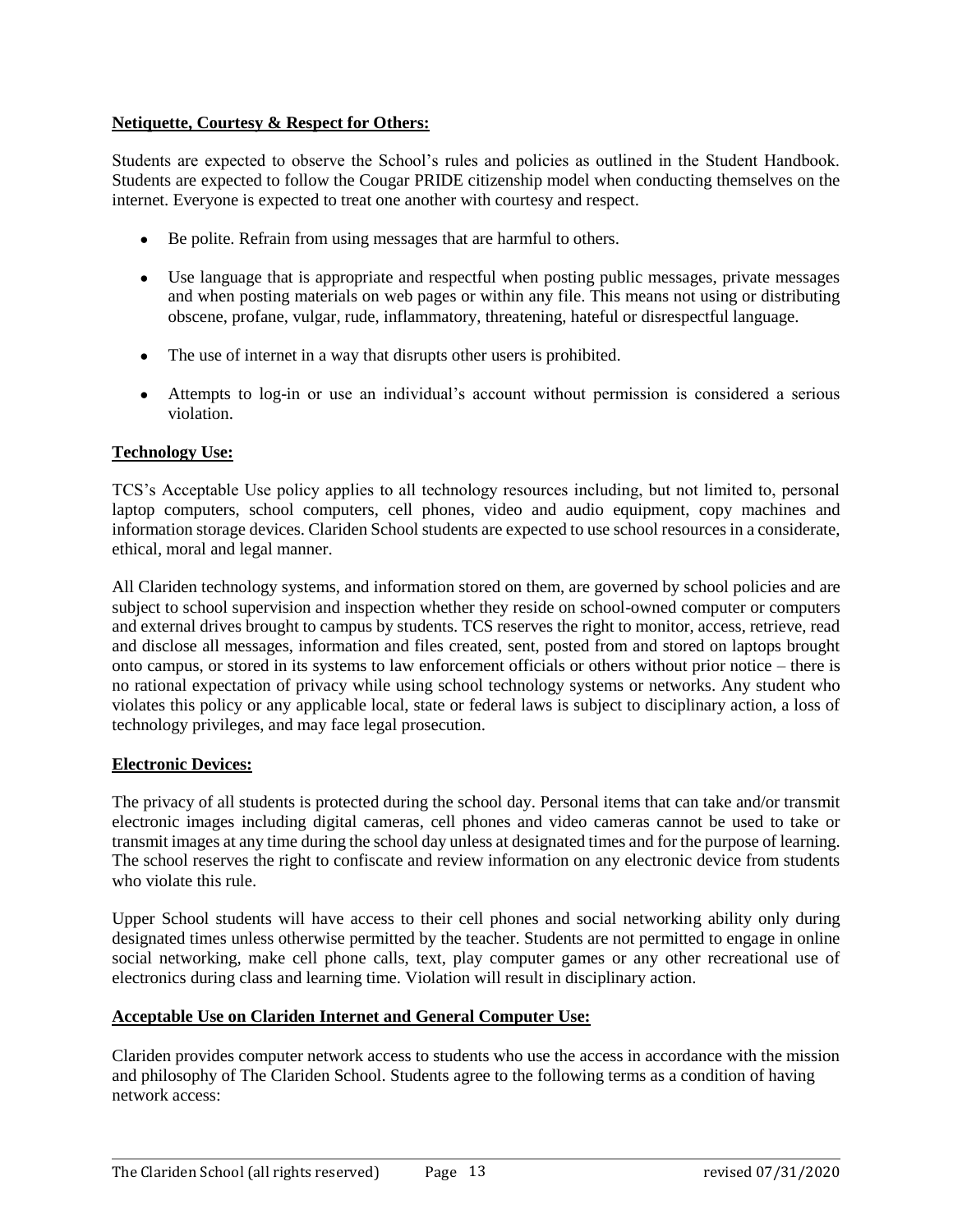- 1. Appropriate Use: Student use of the computer network must be consistent with the philosophy of The Clariden School and its educational goals. Misuse includes any internet conduct on or off campus that negatively affects the reputation of Clariden or its students including messages sent, posted or received that suggest harassment, racism, sexism and inappropriate language or symbols.
- 2. Vandalism/Hacking: Students will not use their internet access to interfere with or disrupt network users, services, school owned data or data of another student or equipment, either locally or off campus.
- 3. Unauthorized Entry or Disruption: Students will not access or try to make unauthorized entry to any machine or device accessible via the network or on remote networks, or to secure physical space that house network processing equipment/servers. If a student notices a security problem or potential vulnerability, the student must notify school personnel immediately. Students may not utilize hotspot features on phones and tablets as this will interfere with reliability of communications on the school operated wireless network.
- 4. Inappropriate Messages: Students will not use the Clariden School internet access to transmit illegal, threatening, obscene or harassing materials, including chain letters, solicitations, inappropriate photos, or broadcast messages via our network or e-mail system.
- 5. Inappropriate Material: The internet contains certain material that is illegal, defamatory, inaccurate or potentially offensive to some people. Students will not use their internet access to knowingly visit a site that contains this material nor import, transmit and/or transfer any of this material to other computers.
- 6. School Personnel: Students should not e-mail, post to website or blog images, photos or video of Clariden employees. This includes the creation of fan pages or groups on social networking sites.
- 7. Private Use: Students will not provide their Clariden access or password or share another student's password with any other student or non-student. Students may not use another individual's account or log onto the network as anyone else.
- 8. Personal Privacy: Students will not communicate other's address, phone number or other personal information to any person or company on the internet or through e-mail.
- 9. Unauthorized Programs or Computers: Students may not use, copy, delete or install any program on a school computer or save any executable program unless otherwise authorized by school personnel.
- 10. Copyright: Students and parents are not to post to websites or blogs any photos or logos that are the intellectual property of Clariden. Any unauthorized technology used for the purpose of bypassing security systems, including internet filtering, is not permitted. This includes the use of VPNs, SSH, proxy-bypass software, remote desktop sessions, anonymizing websites/software and other technologies.

Any costs, charges, liabilities or damage by misuse of technology such as but not limited to computers, smart boards, printers, 3D printers, cameras, iPads are the individual student's responsibility. Any personally owned devices brought to campus such as laptops, tablets, phones are brought at the user's own risk – students assume all risk of loss or damage by bringing devices to the campus. Any consequences of service interruption or privacy violation will lead to disciplinary action. Such action can include suspension and/or expulsion from Clariden.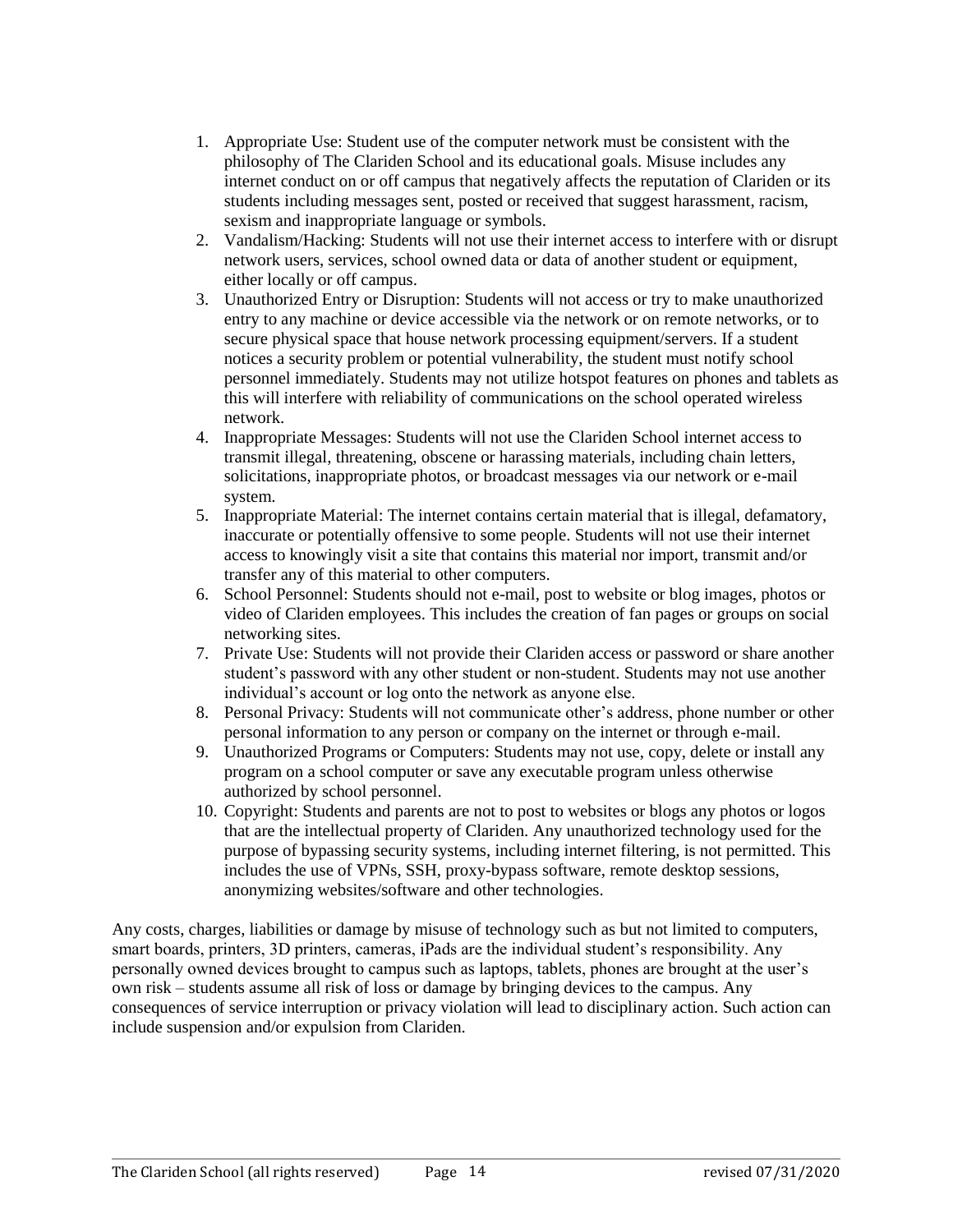#### **Health & Well-Being:**

#### **Hygiene Guidelines:**

The safety and security of students and employees are of paramount importance at TCS. When it comes to issues of hygiene, common sense is the most important guideline. Please be sure to thoroughly wash hands after using the restroom and prior to handling food.

#### **Handwashing:**

- Students and staff will be trained in proper handwashing protocols to prevent COVID-19 and the spread of germs.
- Students, teachers, staff and essential campus visitors/volunteers will be encouraged to sanitize and/or wash hands frequently.
- Teachers will model appropriate frequent hand washing (20 seconds) for students and supervise handwashing when possible.
- Handwashing posters will be posted in classrooms and restrooms.
- Hand sanitizer stations will be located throughout each building and hand sanitizer will be available in each classroom.
- Tissues will be provided in classrooms and common areas to encourage students and staff to cover coughs and sneezes with a tissue, and if not available, to cover with their elbows. Used tissues should be thrown in the trash and hands washed immediately with soap and water for at least 20 seconds, or hand sanitizer used.

#### **Child Abuse & Neglect:**

In accordance with state law and school policy, the School (Clariden) employees are obligated under penalty of law to report the reasonable suspicion of physical abuse, sexual abuse, emotional abuse, or child neglect. In Texas, School employees are required to report suspicion of abuse or neglect within 48 hours. By law, School employees may not delegate their duty to report to another person. The School employees do not take this obligation lightly, and do not make such reports without reasonable suspicion. School employees will make such reports in the best interest of the affected child. An employee with reasonable suspicion does not have any legal alternative except to make a report to the proper authorities for their review and investigation. It is the responsibility of the employees to **report** and the responsibility of the Texas Department of Family and Protective Services to **investigate** allegations or suspicions of abuse or neglect.

#### **Health & Student Forms:**

Health forms must be updated regularly. It is the parent's responsibility to notify the school in writing of any change in a student's general health (i.e. allergies or other restricting health concerns). The State of Texas requires all students to have current immunization records or an immunization exemption certification on file.

Any changes in a student's personal information must be reported immediately to the school office in writing. It is essential, and a state requirement, that the school have current and accurate information, such as addresses and telephone numbers.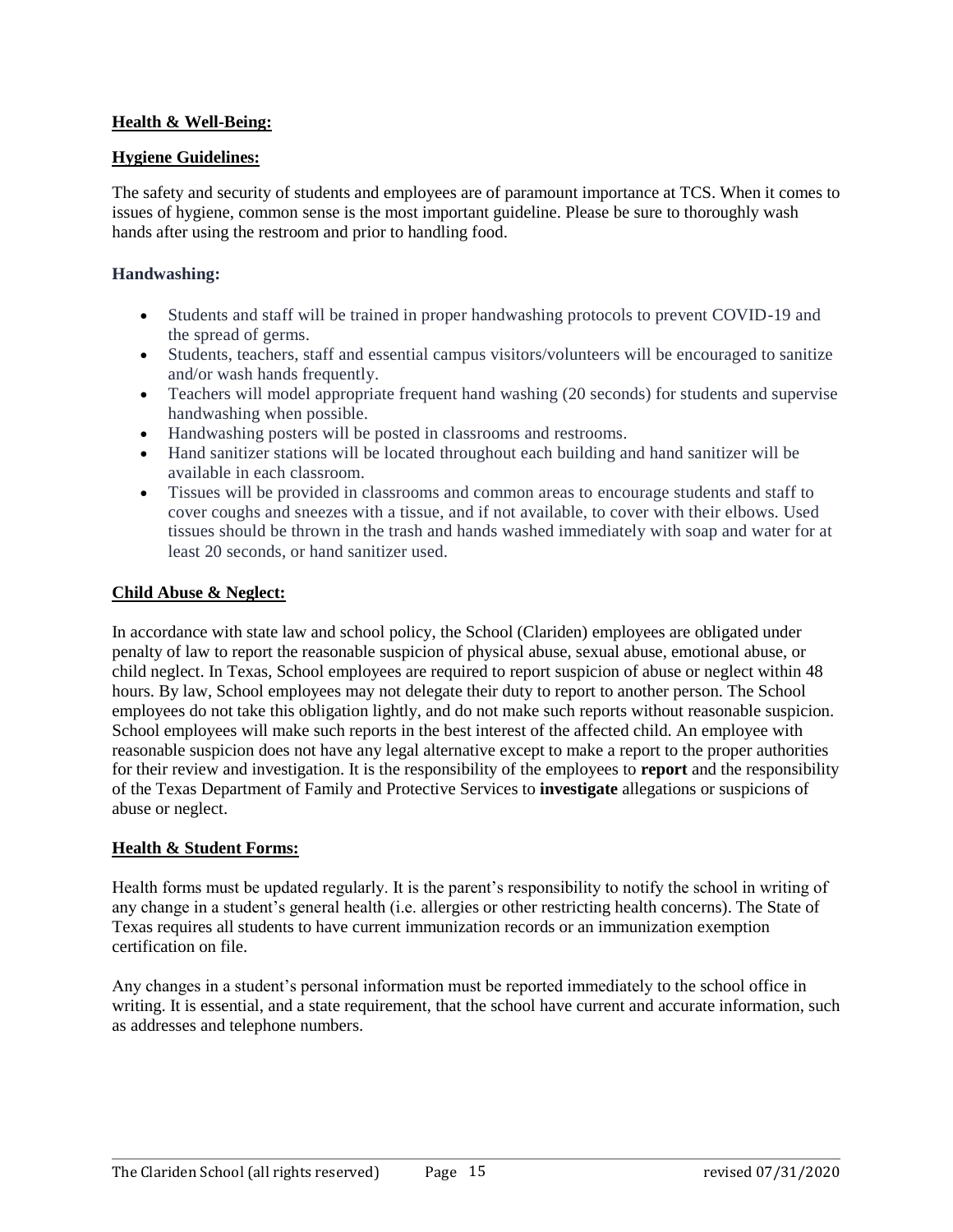#### **Immunizations:**

Vaccines are very important for a healthy school setting and to give all students the best chance to learn and grow. They protect children from getting and spreading diseases that can make them very sick. For this reason, we require all students who are entering or attending the school to be vaccinated against certain vaccine-preventable diseases as required by the Texas Department of State Health Services. Talk with your health care provider or visit the Texas Department of State Health Services for more information on the required doses that may vary by age, grade and medical history.

Prior to attendance each student must show documentation of vaccines administered. The following documentation is acceptable: a) documentation of vaccines that include the signature stamp of a physician, nurse practitioner, physician assistant, or public health personnel. b) an official immunization record from a state or local health authority; and c) an official record received from school officials, including a record from out of state. Additionally, demonstrated serologic evidence of either measles, mumps, rubella, hepatitis B, or varicella antibodies is acceptable proof of immunity to these diseases. Diagnosis by a physician, physician assistant, or nurse practitioner that a student has had measles, mumps or varicella diseases is acceptable proof of immunity to those diseases in lieu of a vaccine record.

Some vaccines may need to be taken in specific intervals. A student may attend school only if the first scheduled vaccine has been given. Acceptable written documentation must be provided showing the scheduling of follow up doses.

As of January 1, 2020 the school will **not** accept students excluded from compliance for any reason other than medical exemption. Medical exemptions must be signed by a United States licensed physician or Doctor of Osteopathic Medicine and clearly state a medical reason the student cannot receive specific vaccines. Unless the exemption states a lifelong condition, the exemption is only valid for one year.

The school strongly recommends that all students, faculty, and staff receive an annual influenza vaccine.

#### **Spine, Vision and Hearing Screening:**

Spine, vision and hearing screenings are required by the State at regular intervals during a child's school years. Parents may have their private physician complete the screenings or may have the screenings completed at school for a charge.

#### **Medication Administered at School:**

All medication to be administered during the school day must be given to the front desk accompanied by a completed Authorization for Medicine Administration form (copy enclosed). The only medication which may be kept in the classroom is an asthma inhaler and/or epi-pen which also must be in the original package/container and have an Authorization for Medicine Administration form with it.

#### **Food Allergies:**

Peanuts, Nuts, and Products Containing Peanuts and/or Nuts: Some members of our community have serious allergies to certain foods. For some people, even topical exposure to peanuts, nuts, or products containing peanuts or nuts can be severe and possibly fatal. It is extremely important that we practice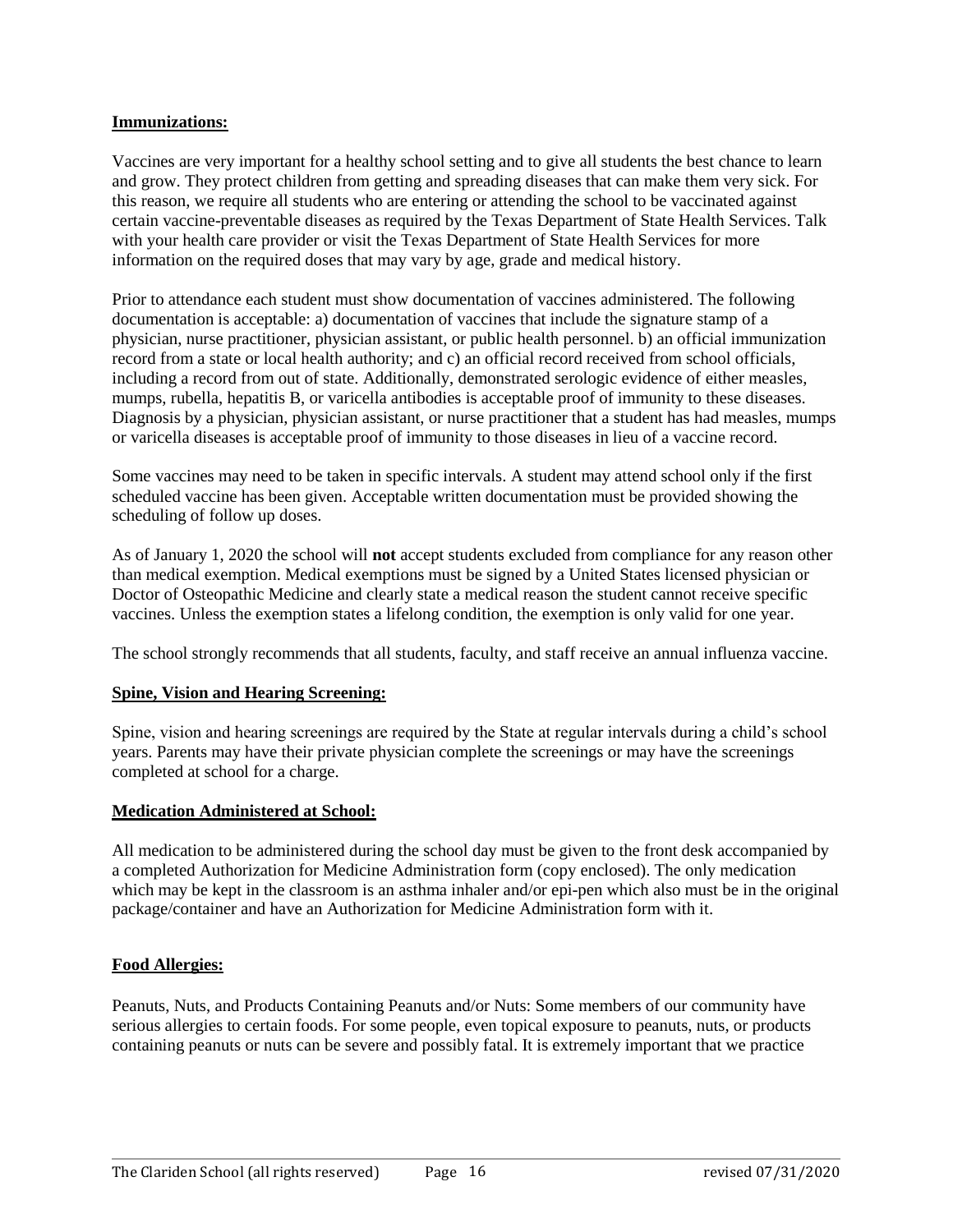measures of respect and safety if individuals with known allergies are in your class. If you are consuming food products that contain peanuts and/or nuts, please do not sit in close proximity to a student with a known allergy to such products. All faculty and staff are aware of Clariden students with severe allergies and will assure the safety of those students to the best of their ability by practicing appropriate safety measures.

**Please be sure that all food allergies/allergies are reported on your student's health form and returned to administration.**

#### **Lunch:**

**For Fall Semester: No outside food vendors or programs will be offered or allowed.** It is our goal, at least for the fall semester, to limit the amount of visitors to campus, thus potential exposure of the coronavirus.

**Students (or their parents for them) are not permitted to order lunch for delivery through such services such as Door Dash.** In the event that a student forgets their lunch, parents are permitted to bring their child's lunch to administration by no later than 11:45 a.m. For at least the fall semester and **only in the case that a lunch has been forgotten**, please call the school (682-237-0400) to notify us that you have arrived with your child's lunch and a Clariden team member will come out to meet you. Do not make this a habit – this is only in the event that a child or parent forgets. This should **never** be a daily or weekly occurrence.

#### **Harm to Self or Others:**

If a student threatens to harm themselves or others, the student will be escorted to school administration and parents will be notified. Administration will assess the student for suicidal/homicidal ideation and act on the student's statement in a way prescribed by the counselor's license and/or by best practices. Administrator responses could include notification of the parent, requiring the parent to pick the student up immediately, notification of the school administration and staff, contacting the student's private therapist, requiring the student to be evaluated by a mental health professional before returning to school, or requiring written confirmation by a doctor/mental health professional that the student is not a threat to self or to the school community before being allowed to return to school. If the student has the means to cause harm to self or others on campus, the student could be recommended for expulsion.

#### **Campus Security:**

The security of our campus is of the utmost importance. During this time of COVID-19, only essential visitors (delivery personnel, repair personnel, etc.) will be permitted on campus. All essential visitors will need to check in at administration. All essential visitors to campus will be temperature and symptom checked for COVID-19.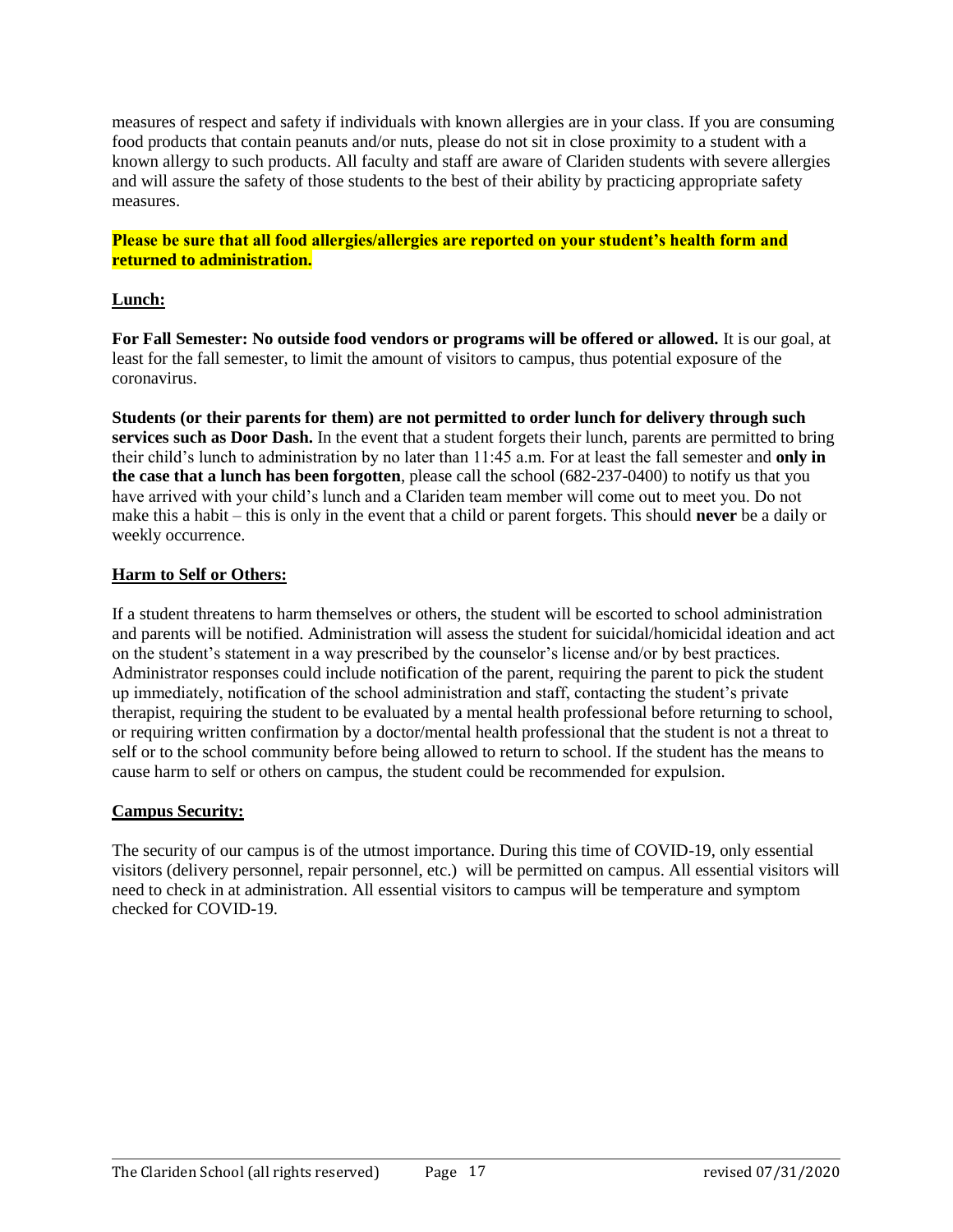#### **Dress Code – Student:**

The purpose of TCS's dress code is to present a positive image and provide an environment conducive to learning. All students and employees are expected to maintain good grooming habits and appropriate dress. Students in violation of the dress code will not be permitted to attend classes until the violation is corrected. Although a student with offensive clothing may have inadvertently been allowed to attend one or more classes, this does not mean that a student cannot be referred to the administration for a dress code violation later in the day. If a student does not follow the dress code, a meeting with the parents, teacher and administrator will be required.

- Hair length must be appropriate and not hinder the student's vision and/or ability to work. Hair must be a natural color.
- Shirts/tops and all dresses may not expose the midriff or any cleavage. Tank tops and spaghetti straps are not permitted unless they are worn underneath another garment such as a sweater or shirt.
- Pants and shirts must be worn in such a way as not to reveal undergarments, or expose skin normally covered by undergarments. Torn/ripped pants or shorts (above the knee) are not allowed.
- The length of shorts, and/or the "slit" on skirts, dresses, etc. must be of appropriate length and not shorter than mid-thigh.
- Shirts, other clothing accessories which display messages, illustrations of a profane nature, sexual connotations, advertisements or suggestive statements or violent themes relating to tobacco, drugs, alcohol, or any illegal substances are unacceptable and may not be worn at school.
- Pajamas (with the exception of special events), fishnet shirts or tops, and transparent clothing are not permitted.
- Appropriate street footwear must be worn at all times in TCS. No bedroom footwear can be worn in TCS. PE, Science Labs and the MakerSpace require closed toe footwear. It is suggested that students leave appropriate back up footwear in their locker.
- Headgear (i.e. hats) or sunglasses are not to be worn in the buildings.
- Items such as studded or pointed rings, bracelets, or neckwear are considered dangerous and are not permitted. No visible tattoos or body piercings are permitted with the exception of two earring piercings per ear.

**Spirit Friday** is an opportunity for students to wear their favorite Clariden spirit wear or Clariden colors (royal blue, black and white). Be sure to show your Clariden spirit! Clariden apparel can be purchased through: [www.rokkitwear.com](http://www.rokkitwear.com/)

#### **Carpool Line/Dismissal:**

School starts promptly at 8:15 a.m. for Elementary/Middle/High School students. Cougar Prep students begin their day at 9:00 a.m. All students are expected to be in class and ready to begin their day. Dismissal for Elementary/Middle/High School is at 3:30 p.m. Cougar Prep dismissal is at 2:00 p.m. When picking up and dropping off your student, please pull up parallel to the curb in front of the Upper School Building. If your child is going home with a friend or a person other than yourself, please notify in writing administration. Be sure to authorize all potential drivers and indicate such drivers on the Authorized Pick Up form (included in the back to school information packet). Refer to the instruction sheet for specific details) regarding procedures for the carpool line. **Please remember that it is against Texas law to be on your cell phone in a school zone. Please be sure that your cell phone is put away for the safety of our students and staff.**

**Covid-19 Policy/Procedure:** Due to the increase in cases in our area, all parents **must** stay in their vehicle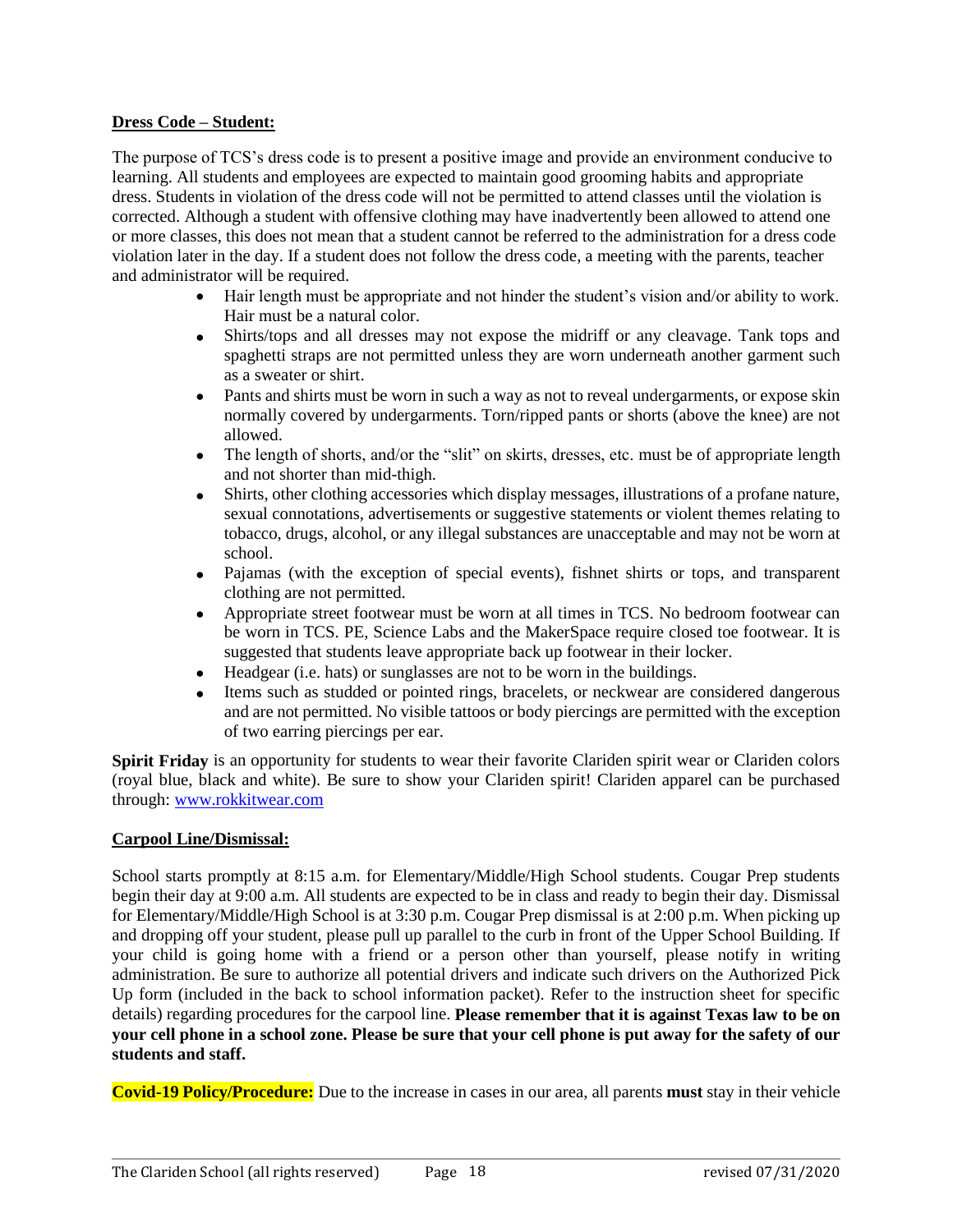for pick up. No parents are allowed to gather outside of buildings to wait for their child to be dismissed. We know the tradition of picking your child up at the door is important to some and we are hopeful that Texas will get the number of coronavirus cases low enough so that we can allow students to be picked up at the door. For at least the fall semester, all parents **must** pick up in their vehicle, in the carpool line.

#### **Driving:**

At TCS we recognize that earning a driver's license is a huge milestone. With this new privilege comes a large amount of responsibility. If you're going to drive yourself to school, please fill out the Upper School Driver Authorization Form and return it to Administration. Clariden does not charge a fee for parking. If you desire to have a classmate ride with you, permission from **both** parents is required. Please refer to the Student Passenger Permission Form included in the back to school information packet.

#### **Volunteer Opportunities: Do-It Groups (DIGS)**

During, at least the fall semester, there will be only essential volunteers permitted on campus. All essential volunteers will be temperature and symptom checked for COVID-19 upon arrival to campus.

Clariden's Do-It Groups (DIGS) are a great way to support and assist Clariden's efforts in building and maintaining a great learning environment. Look for opportunities throughout the school year to connect and contribute. What are DIGS opportunities? Opportunities may include: assisting with the Art Show & Auction, being on the grill at Field Day, helping out the annual Thanksgiving Feast, decorating for an event, participating in a Clariden team charity running event, baking cookies, etc., etc. Contributing your time, talents and efforts to DIGS is a great way to support Clariden and connect with parents. With approval, National Junior Honor Society and National Honor Society members can clock service hours for attendance at DIGS events.

#### **Student Code of Conduct & Academic Expectations:**

#### **Middle/High School Student Conduct:**

Each student and parent will sign a statement that s/he has received and read the Student-Handbook and Code of Conduct and acknowledges the responsibilities outlined. This is included in the back to school information packet.

#### **TCS Code of Conduct:**

TCS allows a degree of personal freedom to its students that can result in beneficial learning experiences and a pleasant learning environment. Basic to this concept is a reliance on the self-discipline of the students ensuring an adherence to the rules of common decency and a respect of and concern for the feelings and rights of others.

When a teacher has exhausted ALL means of dealing with a specific discipline problem within the classroom, the student should be referred to administration. In extreme situations, the student(s) should be sent immediately to the Head of School's office.

Although the use of different teaching strategies needs to be afforded to all teachers, a more unified approach dealing with student discipline must be constantly fine-tuned. Each teacher must develop a "Classroom Discipline Plan" which includes three basic elements: 1) Basic Classroom Rules that are posted in the classroom; 2) a list of positive re-enforcers to be shared with the students; and 3) a clear stepwise discipline hierarchy plan that clarifies to the students the procedures that the teacher will use in his/her classroom discipline plan. Teachers should feel free to seek assistance whenever they feel it is necessary.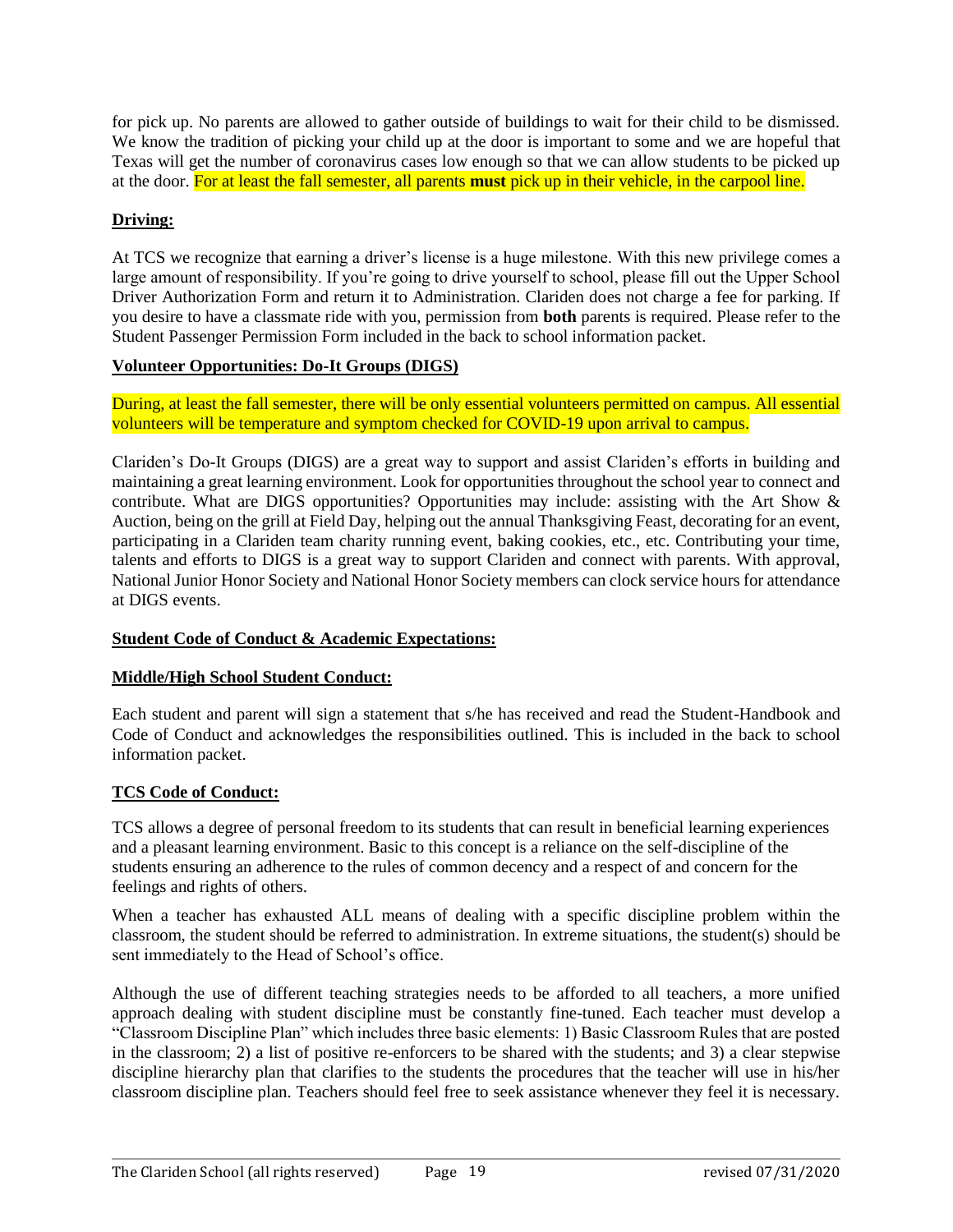When a student is sent to the office, a note of explanation on the "Disciplinary Form" must accompany him or her so that proper and fair measures can be assessed and taken. An individual record is kept on all students who are sent to the office. **School Board Policy prohibits corporal punishment**.

#### **Student Behavior Expectations:**

- Students will treat each other and themselves respectfully displaying kindness. Student behavior should affirm and build up others. Uncaring criticism, unkind words, and vulgar language or gestures will not be tolerated.
- Students will not willfully hurt others physically.
- Honesty in academics and dealings with others is expected. Students will not engage in any behavior that involves lying, cheating, stealing or plagiarizing.
- Students are expected to be mindful of the rights of others.
- Students will walk in an orderly and quiet manner, inside and outside TCS buildings.
- Students are expected to value personal belongings, respect the possessions of others and show concern for the proper use of school property. Students are expected to clean up after themselves, replace equipment, and not litter.
- No objects that may be construed as weapons will be brought to school. The use of written or oral threats or intimidating actions will not be tolerated. The consequence may include immediate expulsion.

Clariden students are expected to follow the Cougar PRIDE model of citizenship as detailed within the handbook.

#### **Off-campus Behavior:**

In keeping with the School's goal of instilling in each student a sense of integrity, good citizenship and an understanding of his or her responsibilities as a citizen of the School and community, including, but not limited to, the responsibility to comply with all civil and criminal laws, the School expects each student to be cognizant of his or her conduct away from campus as well as on campus. A student's conduct should follow the Cougar PRIDE model and promote the general welfare and reputation of the School in a manner that is positive and does not reflect poorly upon the School, its name or the community in general. Clariden reserves the right to take disciplinary action if, in the opinion of administration, a student's conduct off campus affects the general welfare and reputation of the School as set forth above and in accordance with the School's citizenship model, rules and policies. **Bullying:**

At Clariden we expect our students to treat each other at all times with respect as outlined in Clariden's Cougar PRIDE citizenship model and within the Student/Parent handbook. According to the National Center Against Bullying, "the definition of bullying is when an individual or a group of people with more power, repeatedly and intentionally cause harm to another person or group of people who feel helpless to respond." Clariden does not tolerate bullying. Should a bullying incident occur Clariden has established an anonymous reporting procedure through Canvas that students and/or parents can access. Information on how to report bullying will be discussed at the back to school parent meeting, at student orientation and with parents during our parent mandatory meeting in the Fall.

Clariden administration will investigate each reported incident and communicate findings to the appropriate parents and students. Based upon findings, Clariden's Head of School will determine what disciplinary action is appropriate and determine whether or not an external investigation is necessary. Disciplinary action will be communicated to the parents and to the student(s) involved. Disciplinary action could include expulsion.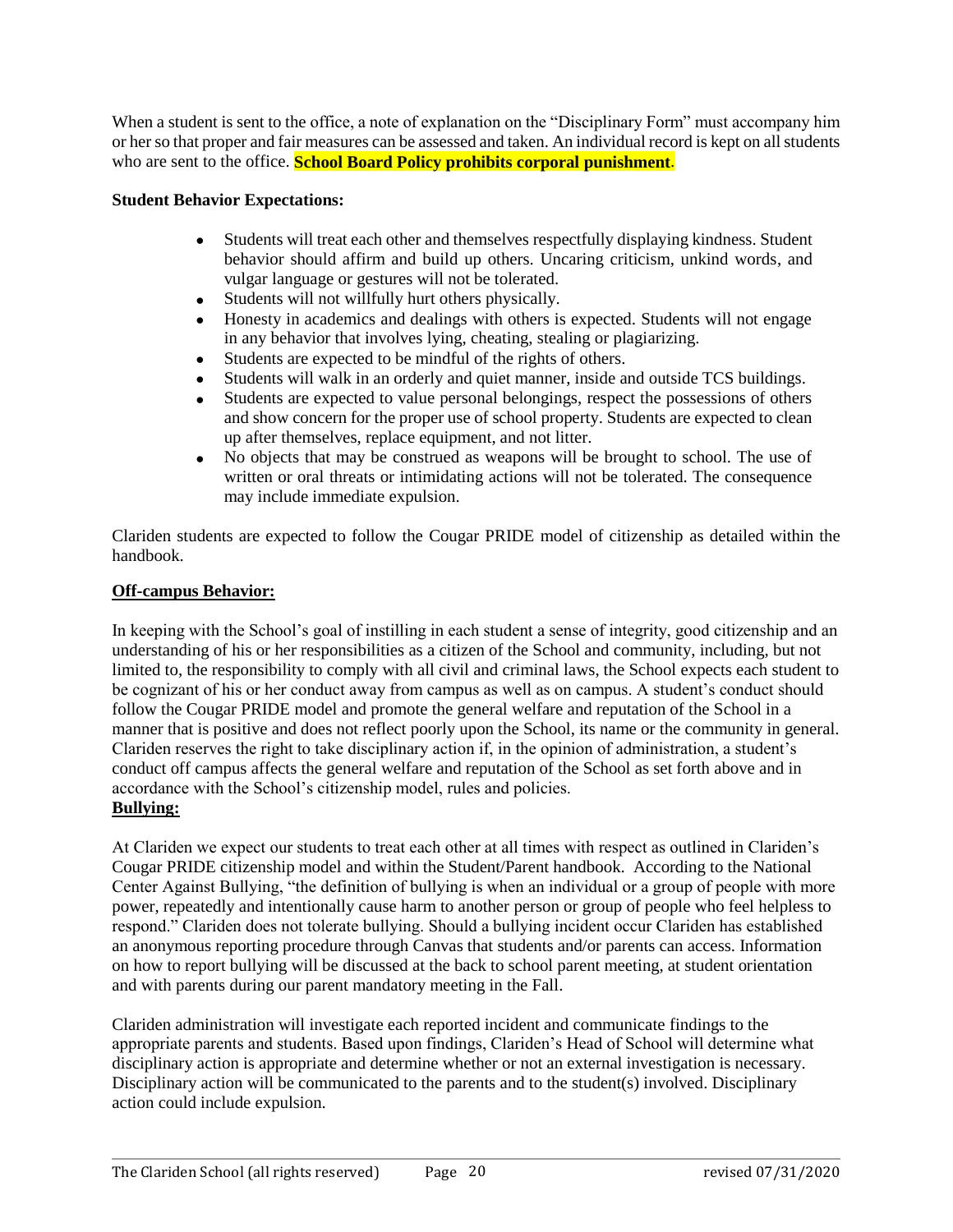The Head of School retains the right to call law enforcement.

#### **Tobacco, Alcohol and Drug & Weapon Policy:**

The Clariden School is committed to the good health, safety and welfare of each student and the wider scholastic community. The use of tobacco, alcohol, and illicit drugs undermines the good health, good community, and good results in a school. Moreover, the use or possession of these substances is illegal in the State of Texas for persons younger than eighteen years. Clariden does not tolerate the use of these substances and appropriate consequences will be taken for all violators.

Clariden students are not permitted to be in possession of, use, sell, purchase or transfer, or be under the influence of alcohol, illegal drugs or drug paraphernalia, or substances identified in the Texas Controlled Substances Act, as well as legal drugs, which have been illegally obtained (i.e. without a valid prescription), tobacco, or nicotine products (including nicotine or caffeine "juice", e-cigarettes, vaping pipes, or similar devices and substances) and/or mind-altering substances on campus or at any time while under the authority of the School off-campus.

Clariden students are not permitted to be in possession of or use a weapon on campus.

Violators are subject to disciplinary action up to and including expulsion. Depending on the facts of the individual case, off-campus arrests may also result in immediate disciplinary action on the part of the School up to and including expulsion.

The Head of School retains the right to call law enforcement.

#### **Basic Middle/High School Classroom Rules:**

The following basic classroom rules are to be used in all the secondary program classes:

- Treat teachers, classmates and the environment with respect.
- Be on time.
- Be an engaged learner.
- Bring required materials to class every day.
- Use courtesy in speaking.
- Follow school expectations as indicated in the Student Handbook.

#### **Basic Positive Recognition of Students:**

The following is a basic list of positive recognition to be used by the faculty and staff when students choose appropriate behavior:

- In class praise for work ethic, contribution, participation, etc.
- After class praise for work ethic, contribution, participation, etc.
- Positive memo/e-mail
- Positive phone call home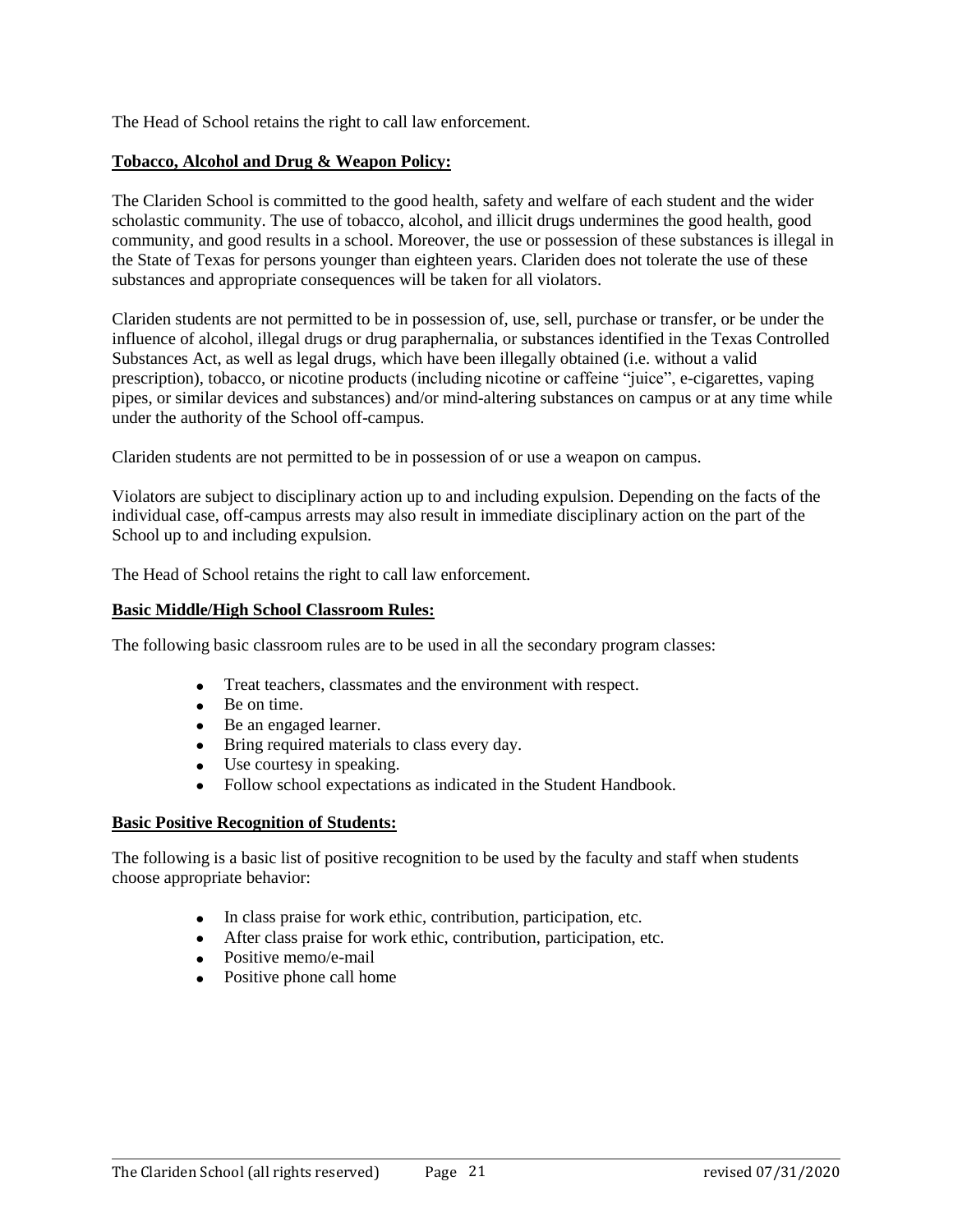#### **Basic Sequential Procedures:**

The following sequential procedures are to be used by all middle/high school faculty and staff members for students not choosing to follow classroom rules. It is important to recognize that the following consequences are meant to help students recognize their poor choices and to help them learn to modify inappropriate behavior and learn to make better choices. It is also important to recognize that in some situations a step(s) may be omitted based on the severity of the violation.

- Step 1: Verbal Warning and/or Discussion
- Step 2: Conference with student after class. This can take place during break, lunch, or after school. It will include discussion of infraction.
- Step 3: A disciplinary referral will be filled out. Teacher will contact the home.
- Step 4: Parent-student conference with faculty member.
- Step 5: Conference with Head of School. Depending on the circumstance, student can receive one or more of the following consequences:
	- Verbal Discussion/Expectation Set
	- Detention (lunch, after school, or Saturday)
	- Internal suspension
	- External suspension
	- Behavioral contract
	- Name and case taken to Head of School

#### **Infractions Associated with Immediate Conferencing:**

The following list of infractions requires **immediate conference with the Head of School** and therefore **does not** follow the five steps listed above:

- Bullying
- Verbal harassment
- Sexual harassment
- Fighting/Any physical act
- Endangering others
- Abusive/obscene language
- Use of or possession of an illegal substance and/or weapon
- Truancy
- Theft

The Head of School has the authority and right to take disciplinary action.

#### **Infraction of the Discipline Code:**

The following pertains to the basic procedures for infractions of the discipline code:

**1. General Regulations:** Whenever a student shows a consistent or serious behavior problem, the parents shall be notified at once and consulted at all stages in an effort to work together towards a solution to the problem. Student due process rights shall be protected at all stages.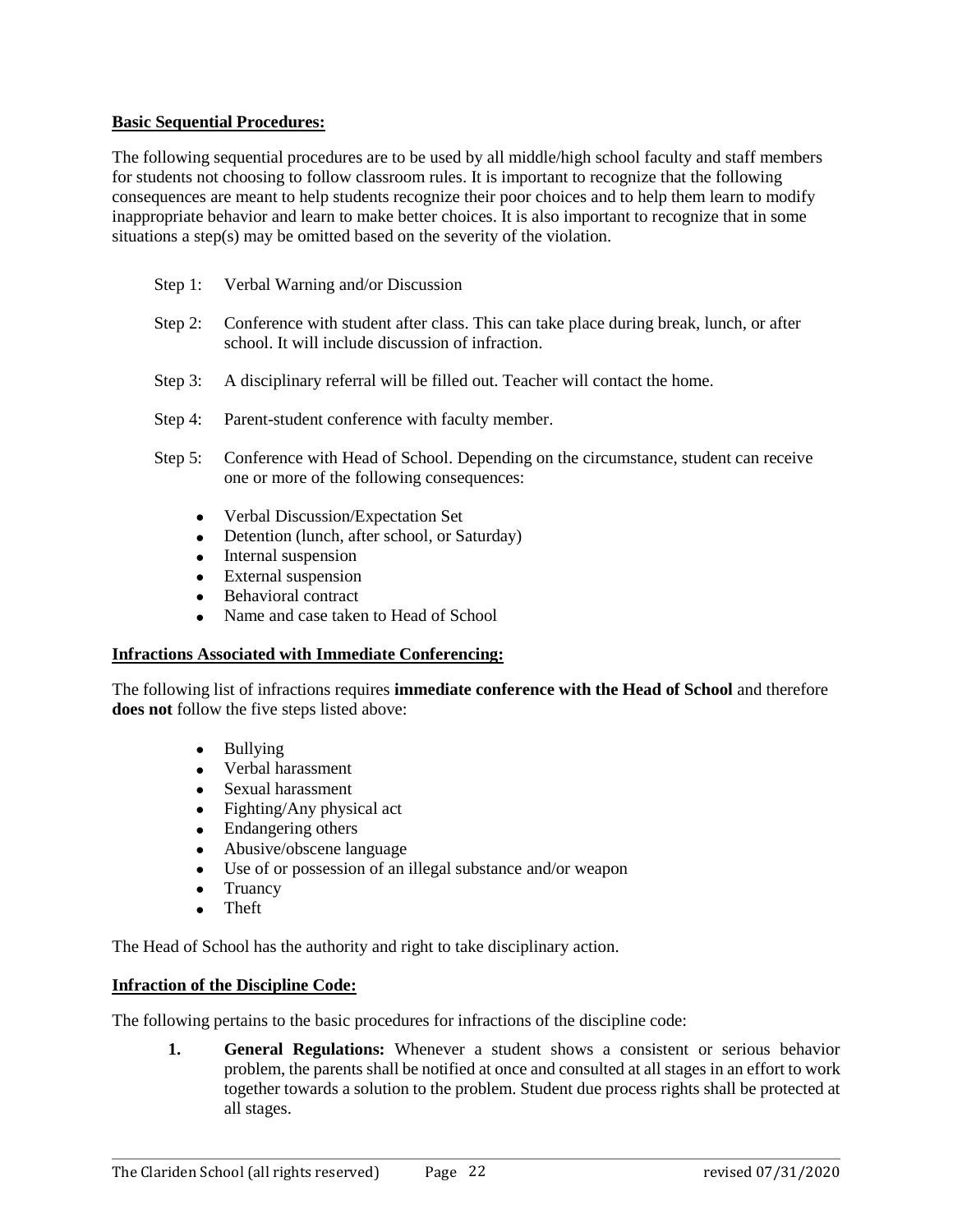- **2. Teacher/Student Conference:** Research shows that conferencing with the student, in modifying student behavior, works best when the teacher takes time to talk with the student(s) about their classroom expectations. Conferencing may be served either during lunch or after school. A conference assigned for disciplinary infractions takes precedence over club and athletic activities and practices. It is the student's responsibility to notify the appropriate sponsor or coach that their absence was caused by a Teacher/Student Conference. This does not excuse the absence—it only explains it. Students who miss conference sessions, upon the discretion of the teacher, will be sent to the Head of School for further disciplinary action and/or a parent conference. When the administration feels it is appropriate, it can assign students to work after school in tasks to help keep our school and its facilities clean. Parents will be informed ahead of time.
- **3. Internal Suspension Program:** Internal suspension can be assigned to a student by TCS administration when the student repeatedly breaks a school rule or commits a more serious error. Students assigned internal suspension will be placed in an administrative office where they will work on assignments throughout the day with no peer contact. Parents will be notified by TCS administration when their student has been assigned internal suspension. Students who have been assigned internal suspension must leave TCS at the end of the day and cannot participate in extracurricular activities.
- **4. External Suspension:** External suspension can be assigned by TCS administration to a student as a penalty for a serious infraction of the code of conduct or repeated misconduct. Parents will be notified of the external suspension. Zeros will be given for tests, assignments, and/or homework missed due to the external suspension. In the event a singular suspension causes a grade to drop more than one unit (e.g. " $C$ " to a "D"), the student may petition the involved teacher through the Head of School for appropriate extra assignments. Petition does not guarantee approval. Each case will be dealt with individually depending on the offense that initially resulted in the external suspension. Permission to make up work may be denied depending on the circumstance of the case. If the assignments are completed in a satisfactory manner, the additional drop in the grade(s) could be prevented.
- **5. Disciplinary Probation:** Disciplinary probation results from a serious accumulation of disciplinary infractions or a major breach of discipline. Parents are notified and specifics of the student's probation are communicated.

#### **Citizenship at TCS:**

The code of honorable behavior is based on the acronym P.R.I.D.E.

- **Politeness** Thinking of others and consider their viewpoints before acting or speaking with politeness. Use your manners always. Ask permission to borrow supplies. Think before you speak.
- **Respect** Treat others with kindness and consideration. Remember we are a community. Speak to each other kindly. Refrain from using profanity. Take care of school and supplies. Voice your opinions politely.
- **Integrity** Act with integrity and honesty while always doing your best work. Complete your own work with academic integrity. Own your mistakes.
- **Self-Discipline** Accept responsibility for your actions, your belongings and your behavior. Turn in your work on time. Bring supplies to class. Keep track of your own belongings.
- **Embracing Opportunity** Demonstrate your love and support for others and the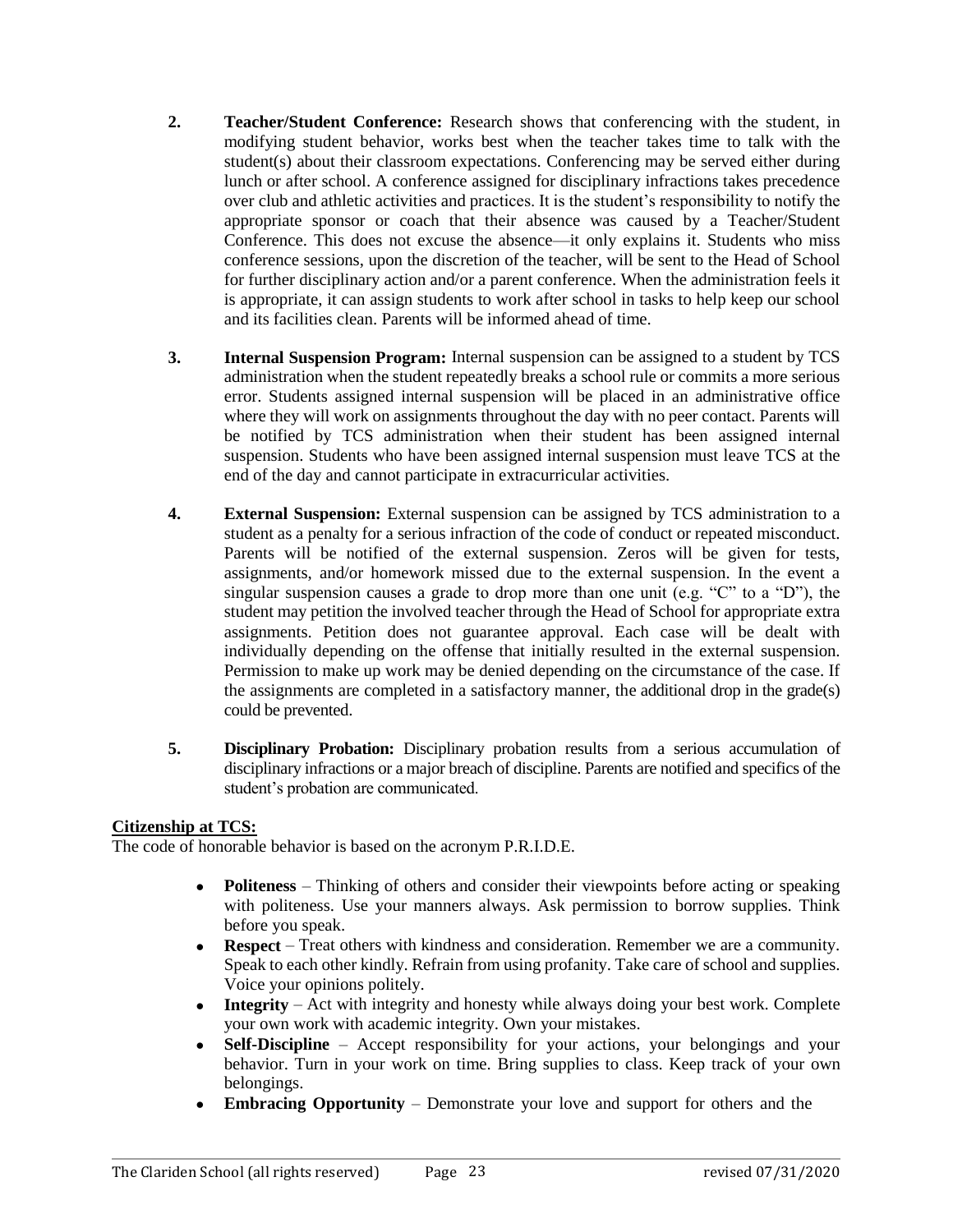endeavors of our community. Try new things! Set a good example for others. Build each other up by being positive and supportive. Find ways to help others. Remember to always be your best self!

Students are evaluated by the teachers based on the PRIDE acronym, with marks being reflected on progress reports, project reports and on report cards. The following Citizenship Grade standards are used:

**O – Outstanding:** The student meets the highest standards of Clariden citizenship in every respect, going above and beyond the required levels of behavior, embracing every opportunity to show leadership, serving the community whenever possible, and consistently upholding the PRIDE acronym.

**G – Great:** The student meets all standards of Clariden citizenship, consistently upholding the code of honorable behavior. While the student generally shows good manners, respect, integrity, self-discipline and service, the great student may show an occasional lapse in meeting the code's standard.

**S - Satisfactory:** The student meets the basic standards of Clariden citizenship and is an important contributing member of the community, however, there is room for improvement in adherence to the code of honorable behavior.

**N - Needs Improvement:** The student has consistent lapses in meeting the code of honorable behavior. Such lapses interfere with the student's ability to function at his/her best. The student receiving an 'N' on a report card may be prevented from participation in field trips and/or other activities.

**U – Unsatisfactory:** The student's lack of compliance with the code of honorable behavior is disruptive to the community and significantly impairs the student's educational process. If not corrected, this behavior will lead to the student's dismissal from TCS, either by expulsion or non-renewal of the contract. In addition, the student receiving a 'U' on a report card may not attend school-sponsored field trips until the citizenship grade is raised to an 'S.'

#### **Academic Integrity:**

TCS is committed to academic integrity. Academic integrity is defined as ethical behavior expressing respect for the value and ownership of work completed by others. Plagiarism is submitting material that in part or in whole is not entirely one's own work without attributing those same portions to their correct source.

Using someone else's work without giving the owner the credit due is plagiarism and will not be allowed. This specifically refers to academic dishonesty. It is considered a serious infraction to TCS's code of conduct. A student that commits academic dishonesty can cause the following:

- Break the trust and/or undermine the trust relationship between the teacher and the student.
- May also jeopardize chances of obtaining admission to a university.

Academic dishonesty can take place in many different ways. It is not the purpose of this handbook to describe ways in which academic dishonesty can occur. However, the administration and faculty want students to understand that academic dishonesty is in contrary to the School's goals and objectives. Therefore, academic dishonesty will not be tolerated and sanctions will be applied to those students who act dishonest in presenting their schoolwork. Please refer to TCS's Academic Integrity contract.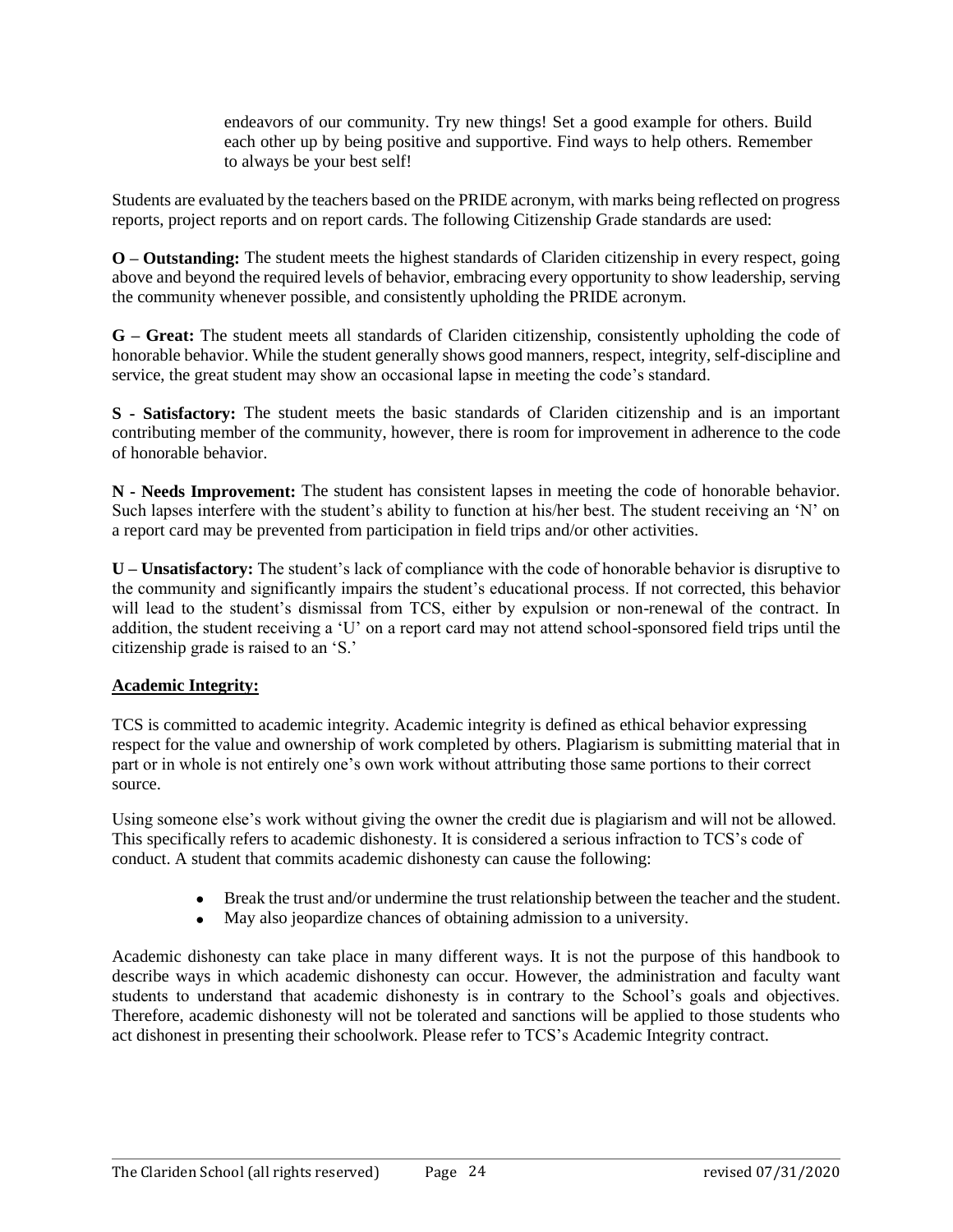#### **Procedures and Consequences for Academic Dishonesty:**

All instances of academic dishonesty must be reported to the administration and documented. Respective faculty will be informed of the incident. First time offenses will result in a conference with the student, parents, teacher(s) and administration. A form will be signed and placed in the student's file for documentation. The student will receive a zero on the assignment or test with no opportunity to make it up. Following offenses will be dealt with by administration and the teacher(s) involved. Please refer to the plagiarism contract for details of repercussions.

#### **Late/Missing Assignments Unrelated to Being Absent- Class Work/Home Work/Daily Work:**

#### **Middle & High School:**

Assignments are due on the **Due Date.** Assignments turned in following the due date will receive a zero. Students are encouraged to voice to their teachers any conflicts they may have with submitting assignments. Teachers can choose to drop a certain number of grades for each grading period.

#### **Tests/Project Work/Papers:**

**Middle School:** Each graded assignment will have a **Due Date** and a **Deadline Date**. The due date is the date the assignment is due and the deadline date is the last day the assignment will be accepted for the potential of earning full credit. Students that miss the deadline date will only be able to earn the highest grade of a 70.

**High School:** Each graded assignment will have a **Due Date** and a **Deadline Date**. The due date is the date the assignment is due and the deadline date is the last day the assignment will be accepted to receive a grade. Work submitted following the deadline date **will not** be graded and the student will receive a zero.

#### **Descriptions for Quality Work:**

The following descriptions for the quality of student work are meant to serve as a guideline for the Middle/High School Faculty:

**"A"** This grade is distinctly a mark of superiority. It represents much more than mere competence in meeting assignment. There is a "plus factor" involved. The "A" student does not only know what is expected of him/her, but goes beyond it; s/he uses initiative; s/he does not require prodding. His/her work is superior on all types of tests, in class participation, and in out-of-class work. His/her work represents a true inquisitiveness and creativeness.

**"B"** This grade indicates a high level of accomplishment with the "plus factor" diminished. It represents less originality, less depth of analysis than the "A"; yet all three qualities are sometimes present. The "B" student does better than average work on all types of tests, is always prepared for class, generally does well in class participation, and his/her out of class work is well prepared.

**"C"** This grade represents the usual accomplishment expected of the average student. The student has done what has been asked, but very little more, perhaps a little less. She/he has functioned only with gentle prodding. His/her grades on all types of tests are average; s/he is slow to grasp concepts, but eventually gets them. His/her assignments are prepared, but his/her out-of-class work frequently needs to be corrected. There is a lack of inquisitiveness, and when it does exist, it is seldom pursued by the student in the form of self-developed initiative.

**"D"** This grade is a minimum passing grade. In effect, it says (1) a student has done his/her best but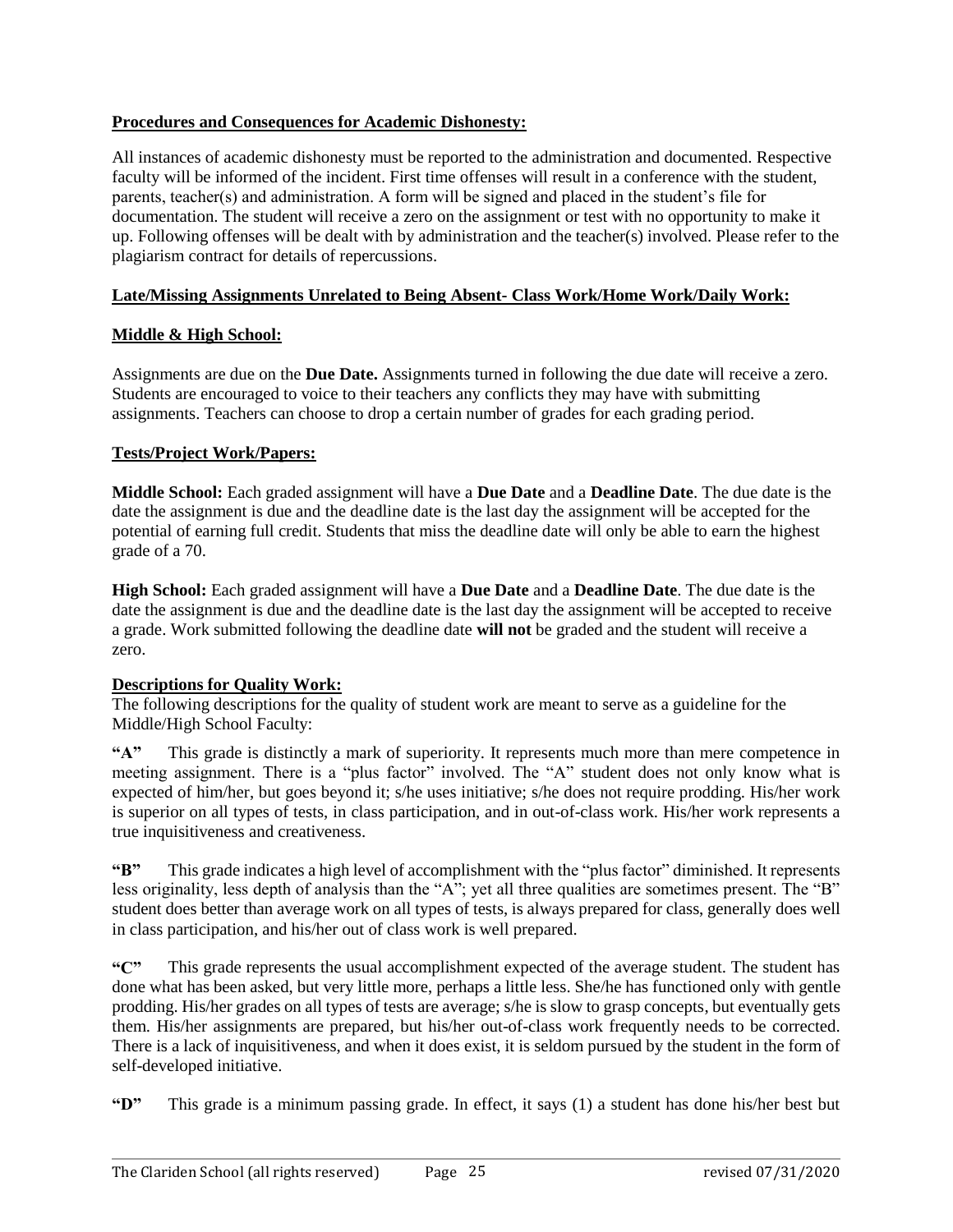his/her lack of ability prevents him/her from succeeding, or (2) a student, though able, has not applied himself/herself. His/her work is indifferent, his/her attitude poor, his/her study habits incapacitating. S/he has not responded to frequent counseling sessions. A "D" also indicates that, in the opinion of the teacher, the student is undertaking a great risk in taking more advanced courses in this area.

The "D" student is below school and U.S. national averages on all types of tests. S/he has difficulty in completing assignments and doing oral and written work.

**"F"** This grade indicates that the student has such lack of achievement in the subject that s/he probably should repeat the course before going on to the next level. However, we should do everything possible to help students (especially those students who are trying, but failing) avoid losing a credit or having to repeat a TCS year.

#### **Grading System:**

Grading in grades 4<sup>th</sup> through High School is done by letter grades as indicated below:

 $A+= 98-100 - 4.0 / A = 93-97 - 4.0 / A = 90-92 - 3.7$  $B_0 = 88-89 - 3.3/B = 83-87 - 3.0/B = 80-82 - 2.7$  $C_{+}$  = 78-79 – 2.3 / C = 73-77 – 2.0 / C- = 70-72 -1.7  $D+= 68-69 - 1.3 / D = 63-67 - 1.0 / D = 60-62 - 0.07$  $F = 59$  and below  $- 0$ 

#### **Standardized Testing:**

- The PSAT 8/9 is administered on campus for  $8<sup>th</sup> \& 9<sup>th</sup>$  graders.
- The PSAT/NMSOT and Pre-ACT is administered on campus for  $10<sup>th</sup>$  &  $11<sup>th</sup>$  graders.
- The NWEA is administered three times a year for  $6<sup>th</sup>$ -11<sup>th</sup> graders.

#### **Weighted Grades:**

Clariden weights honors and dual credit/concurrent courses in calculating GPA.

- Regular classes are on a 4.0 scale
- Honors classes are on a 5.0 scale
- Dual credit/concurrent classes are on a 6.0 scale

**P- Pass.** Given that the student has had the Pass/Fail grading option approved at the start of the semester.

**W- Withdrew.** Given that the student had parental permission and that the action was taken before the end of the third week of the course's inception. Students withdrawing after that period will receive an "F".

**INC -Incomplete.** Work may be made up within stipulated guidelines established by the teacher, but not after the end of the academic semester. Should the Incomplete not be finished, no grade or credit will be awarded.

**NOTE:** P.R.I.D.E. (Citizenship) grading is done apart from the student's academic performance.

#### **Honor Rolls:**

**Distinguished Honor Roll:** Letter grade of an A or above in all classes (no A-)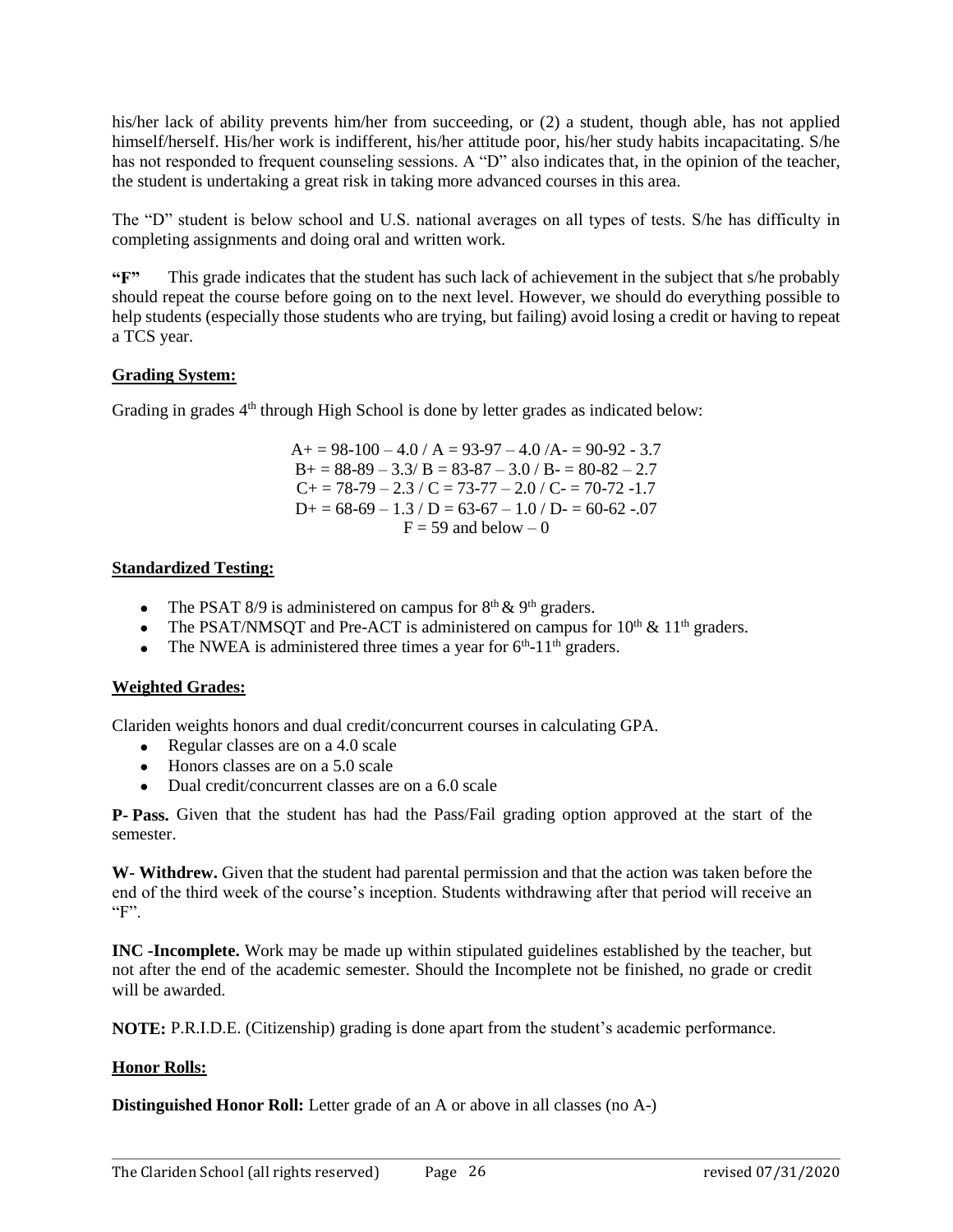**Honor Roll:** Letter Grade of a B or above in all classes (no B-).

#### **Changing Class Schedules:**

All requests for schedule changes will be considered by the Upper School Coordinator and discussed with the Head of School.

#### **Academic Acceleration:**

At Clariden, we value mastery, as it is crucial that students participating in subject/course acceleration be prepared to meet the expectations of the next level. To accelerate students must be recommended by The Clariden School in addition to meeting the requirements for credit.

#### **All Grades - 5 th -12th :**

- Credit by Exam (CBE) assessments consist of one assessment for each year-long course. A student may only register for one year of credit per CBE administration.
- A student may not attempt to earn credit by examination for a specific subject more than two times.
- A student may only receive one year of credit per subject per school year.
- The Clariden school will only provide CBE testing prior to June 1<sup>st</sup>. There are no exceptions. If you have missed a deadline or the dates do not work with your schedule, you have the option of requesting to make arrangements on your own through University of Texas High School in conjunction with an approved testing site no later than July 1<sup>st</sup>. There are no exceptions. If you are interested in arranging an outside CBE please complete the required request form.
- Parents are responsible for the cost of the examination for their student.

#### **Newly Enrolling Students:**

Transfer students must have appropriate documentation to indicate that a student has demonstrated mastery and received credit for a subject/course. This documentation must include the following:

- Record of a completed CBE from an accredited institution in which the student scored 80% or above.
- Subject is indicated as having been completed over the course of a school year.
- Subject is indicated as having been completed over the course of a semester (high school only).
- Compacted middle school math courses will be accepted for credit from accredited institutions.

#### **Elementary – 5 th Grade Mathematics only:**

- A student who scores 80% or above on a criterion-referenced test in mathematics without prior instruction, may be partially placed for  $6<sup>th</sup>$  grade mathematics and  $5<sup>th</sup>$  grade for all other subjects.
- Placement in a 6<sup>th</sup> grade math will only occur before the beginning of a school year, regardless of when a CBE for acceleration is taken.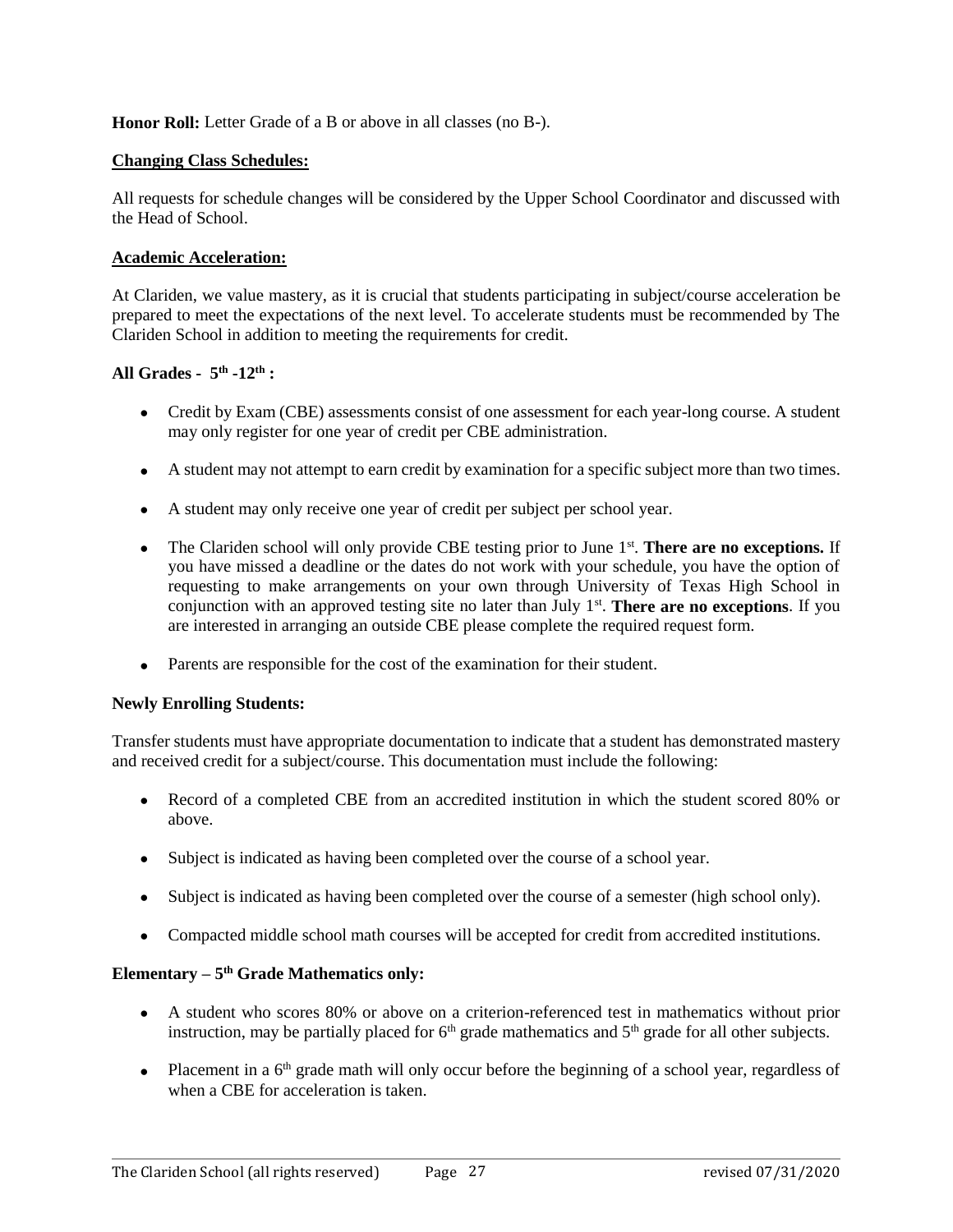#### **Middle & High School – 6 th through 12th Grade:**

- A student who scores 80% or above on a criterion-referenced test without prior instruction will receive credit for the course.
- A student may only register for one year of credit per CBE administration.
- A student may not attempt to earn credit by examination for a specific subject more than two times.
- Placement in a new course will only occur before the beginning of a school year, regardless of when a CBE for acceleration if taken.
- Some courses will require two exams (semester 1 and semester 2). A student may register for one course with two semesters (ex. French 1A and French 1B) during the same administration.
- If a student does not meet the 80% criteria on a CBE assessment, credit for the course will not be awarded. Course credit and the CBE assessment score will not be placed on a student's high school transcript.
- Students are not permitted to partially place between middle school and high school except for those taking classes through an advanced math track.

#### **Exam Preparation:**

It is important to understand the academic content and academic rigor required of our students. Please review Texas Essential Knowledge and Skills (TEKS) using the following link. You will want to look at your student's current grade level and the next grade level and compare the two.

Texas Education Agency Link:<http://tea.texas.gov/index2.aspx?id=6148>

Our credit-by-exam/acceleration exams come from the University of Texas. Please review the materials for the acceleration examinations using the link below. It is important that you and your student study these materials, as the examinations are very thorough. University of Texas review guides: [https://highschool.utexas.edu/cbe\\_study\\_guides](https://highschool.utexas.edu/cbe_study_guides)

#### **Learning Differences:**

Clariden will work with students to accommodate learning needs based upon a diagnosis from a learning specialist. Accommodations made may include but are not limited to providing extension testing time, providing additional resources within the classroom, providing a different environment for testing, providing a seat closer to the teacher, etc. An action plan for the student will be created in collaboration with the classroom teacher and the Head of School that outlines support being provided within the classroom. The action plan will be communicated to the parent and a copy provided. Action plans will be re-evaluated periodically based on the need(s) of the student. **Clariden does not modify curriculum to accommodate learning differences.**

The Head of School and/or Upper School Coordinator is also the accommodations coordinator for the College Board and ACT standardized testing. All students seeking accommodations for College Board exams (SAT, 8<sup>th</sup>/9<sup>th</sup>, 10<sup>th</sup>/11<sup>th</sup> PSAT and AP tests) or ACT must meet with the Head of School or Upper School Coordinator and submit all accommodation paperwork to the instructional specialist at least 8 weeks prior to the examination. Approval for these accommodations is at the discretion of the College Board and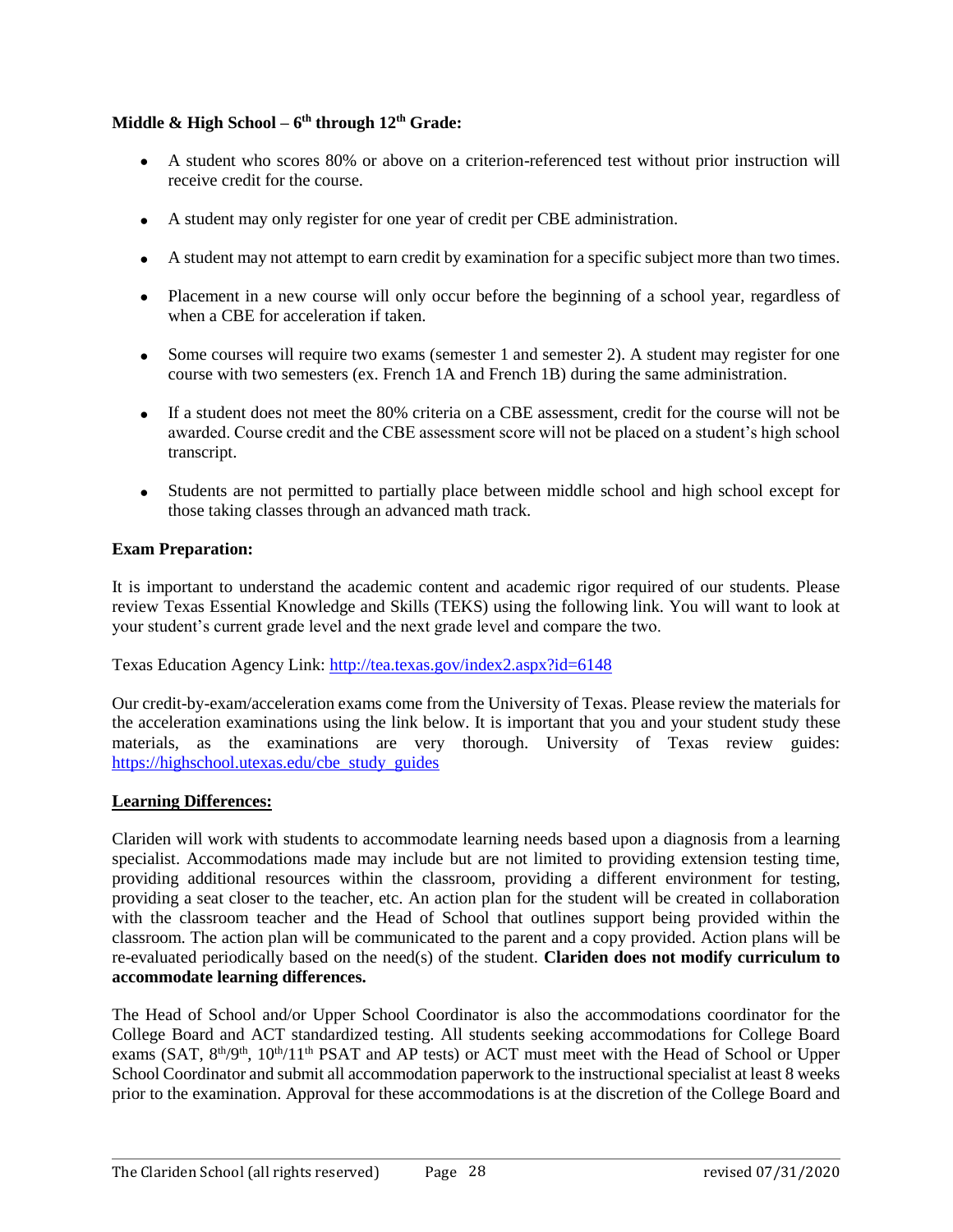ACT, not The Clariden School.

#### **Academic Probation:**

Students with a report card grade average below 70 or with less than a 59 in any subject are considered to be on Academic Probation. They may be barred from participation in extracurricular activities, including field study, school travel, and school-sponsored social activities until re-evaluation of grades result in correction of the problem. This can occur on a progress report or by special request no less than 3 weeks after the issuance of the report/card on which the unsatisfactory grades were reported. Please note that Progress Reports do not constitute a report card and may be used to re-evaluate the student's status only when it is to the student's benefit.

#### **Academic and Citizenship Requirements for Competition:**

The standard for participation in interscholastic athletic competition is designed to comply with the governing body's rules for competition. A student who earns a grade less than 70 in any subject or a 'N' in citizenship on a report card will not be allowed to compete. Re-evaluation may take place after the next progress report or by special request no less than 3 weeks after issuance of the unsatisfactory report card.

#### **Standards for Testing Environment:**

The following standards have been developed in order to maintain the integrity of student assessments in the testing environment. The following standards are to be administered by all faculty and staff members when an assessment/test is being given:

- 1. Students are expected to go to the restroom before or after the assessment.
- 2. The Educator goes over the basic format of the assessment before the students begin.
- 3. The Educator must move through the classroom/testing environment during the assessment. The Educator must avoid doing work at his/her desk while administering the assessment/test.
- 4. During the assessment/test, students are not allowed to have anything on the work surface with the exception of clean scratch paper, pen, pencil, eraser, sharpener, and calculator if necessary.
- 5. Mobile phones and any electronic devices (other than calculators if approved by the educator) must be turned off and checked in or left in cubbies or in lockers.

#### **Letter Jackets:**

At TCS letter jackets are awarded to high school students  $(9<sup>th</sup>-12<sup>th</sup>$  grade) based on academics and/or extra-curricular/clubs/sports.

High school students who meet the following requirements are eligible for letter jackets based on academics:

- Must complete one full year at Clariden as an 8<sup>th</sup> grade or HS student.
- Report card shows an overall 3.2 GPA or above for the previous school year  $(8<sup>th</sup> \text{ grade } GPA)$ 's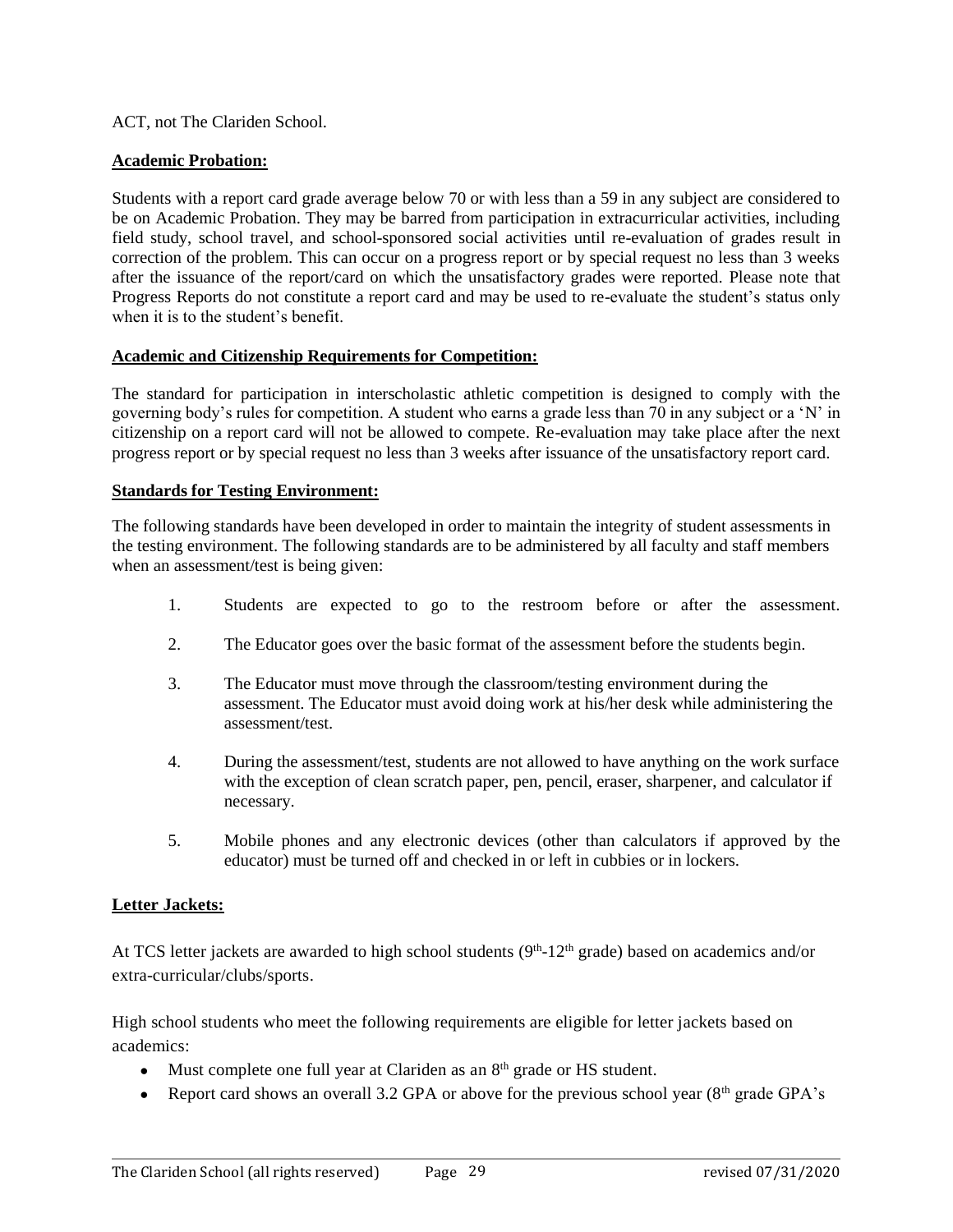are considered for incoming freshmen). Honors courses are required in high school. Required GPA does not have to include dual credit courses.

- Consistently active in serving the Clariden community.
- Has not exceeded the number of allotted absences or tardiness for the year.
- P.R.I.D.E. grade of "G" or above in all classes for the year.

High school students who meet the following requirements are eligible for letter jackets based on extracurricular/clubs/sports:

- Must participate for two consecutive school years in extra-curricular/club or sport.
- Report card shows an overall 3.0 GPA or above for the previous school year ( $8<sup>th</sup>$  grade GPA's are considered for incoming freshmen). Honors courses are required in high school. Required GPA does not have to include dual credit courses
- Be in good standing with your team and coaches.
- Attend all required events for your extra-curricular activity, club or sport.
- P.R.I.D.E. grade of "G" or above in all classes for the year.

#### **Field Study and Travel:**

Clariden middle and high school students are given the opportunity to participate in field study experiences and travel. In the event that a student is unable to travel or attend a field study experience, the student is still required to attend school. Students unable to participate will be given an educational assignment(s) in place of the educational experience.

#### **School-wide Events:**

Typically, Clariden holds numerous school-wide events throughout the school year. Given the coronavirus and the current coronavirus case numbers within our state and local counties, school-wide events will not occur for fall semester. Please look for a calendar of events and further communication regarding school-wide virtual events for the fall. We're hopeful, on campus events will be possible during the spring/second semester. We encourage you to connect with Clariden and choose to be a part of our virtual events and hopefully, second semester, our on-campus events.

#### **After School Clubs:**

For fall semester – after school clubs will not be available. Again, the idea being to keep the amount of exposure our students have to outside vendors and students outside of their class to a minimal. We are hopeful that after school clubs will be able to occur during second semester.

Clariden offers a variety of after school clubs from 3:30 p.m. to 4:30 p.m. Clubs vary based on the interests of our students. Families receive information regarding clubs prior to each semester.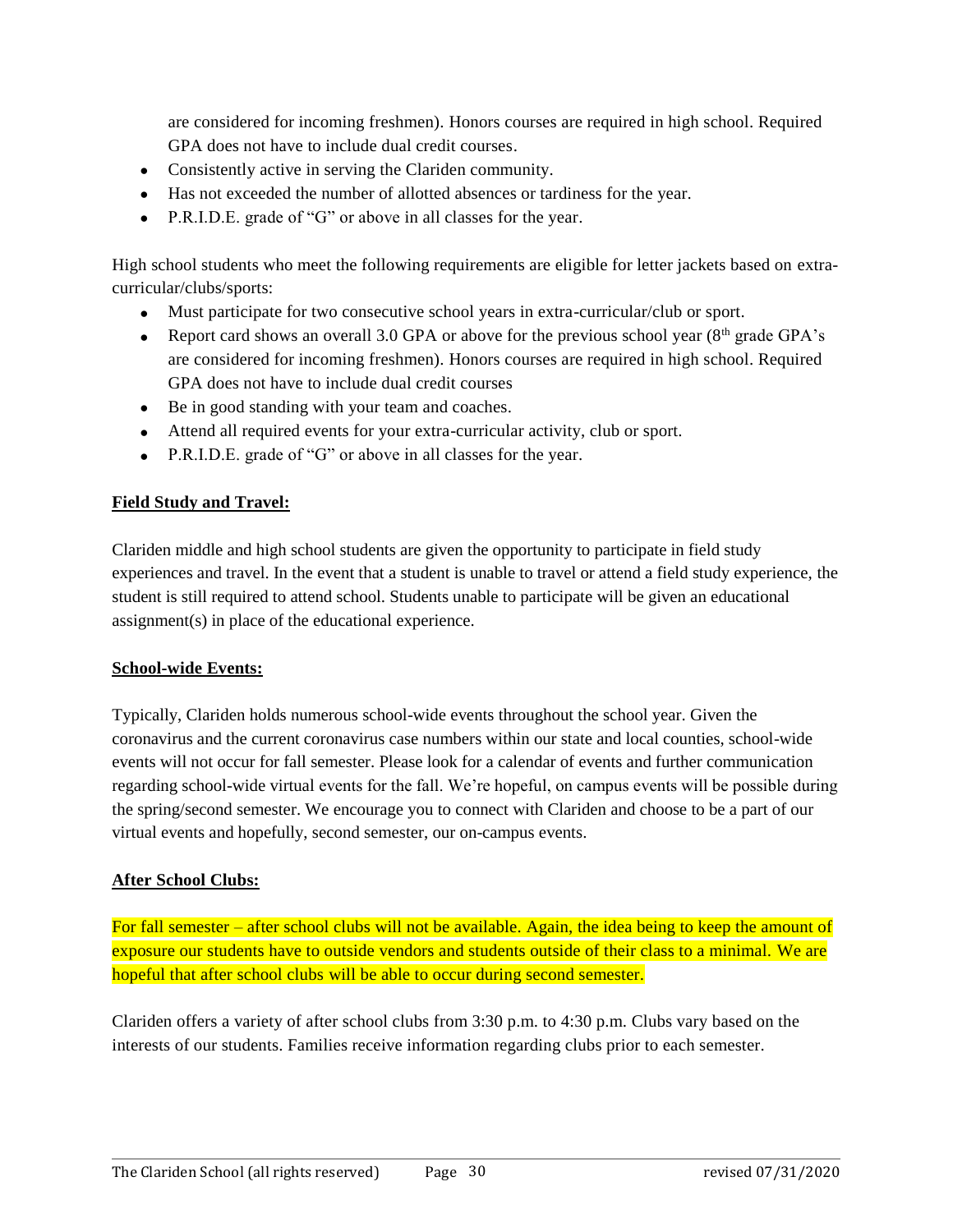#### **National Junior & Honor Society:**

TCS students who are eligible may become members of the National Junior Honor Society (middle school aged students) or the National Honor Society (high school aged students). Eligible students will be notified by school administration.

#### **Student Council:**

Students 4th grade and above may run for Student Council. Students interested in running for Student Council must acquire a sponsor, which can be a teacher or administrator. Students must be student nominated and teacher nominated in order to run for Student Council. Students must meet the Student Council Criteria to be eligible to run. High school students hold the offices of President, Vice President, Secretary & Treasurer. Class representative(s) are elected for each class. Campaigns and elections need to follow TCS guidelines and expectations. All ideas and speeches must be approved by the Head of School prior to implementation.

#### **Community Service:**

Clariden students are required to do 10 hours each school year for membership of National Junior Honor Society and National Honor Society. Hours are done off campus and are outside of school hours. Students may, however, with administrative/sponsor approval clock hours during DIGS events. Logs of hours completed need to be turned into Administration at the end of each semester and/or school year.

#### **Admissions:**

#### **Pre-registration:**

The Clariden School offers current families priority in registration for the next school year. Current students and their siblings are given priority during the pre-registration period. Pre-registration is held in January. Following the pre-registration period for current students and siblings, registration is opened to the public. Registration is on a first come, first served basis and is not completed until the initial payment is received and the contract is signed and returned.

#### **Waiting List:**

The Clariden School offers parents the opportunity to place their children on a waiting list pending an appropriate opening. Siblings wishing to be placed on a waiting list must have a completed application on file including the paid application fees.

#### **Gift Giving Policy: Faculty/Staff Gifts and Special Occasions**

Faculty and staff members are not permitted to accept money or purchased gifts from students, parents, grandparents or other school community members. This includes outside of school parties, or any other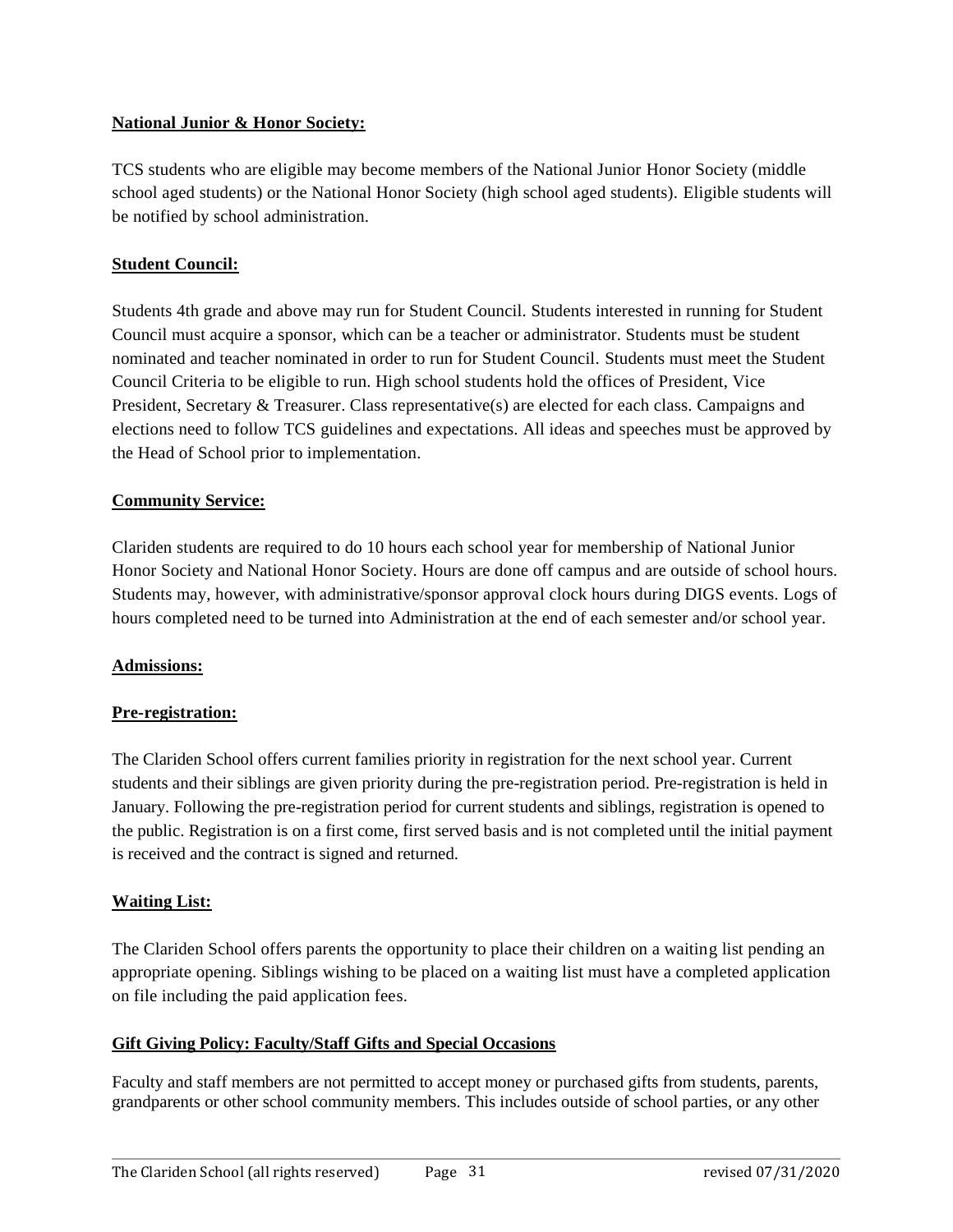type of celebration. However, faculty and staff members may accept a gift of words. An example of this type of gift would be a handwritten card, note or a homemade gift. The Head of School should be consulted, should questions arise around a permissible gift of words or homemade gift.

Each year parents are given the option to contribute a maximum of \$100.00 to the Teacher Appreciation Fund, per child, for the school year. This fund is used to provide two gifts during the school year, one at the End of First Semester and one during Teacher Appreciation Week for each faculty and staff member.